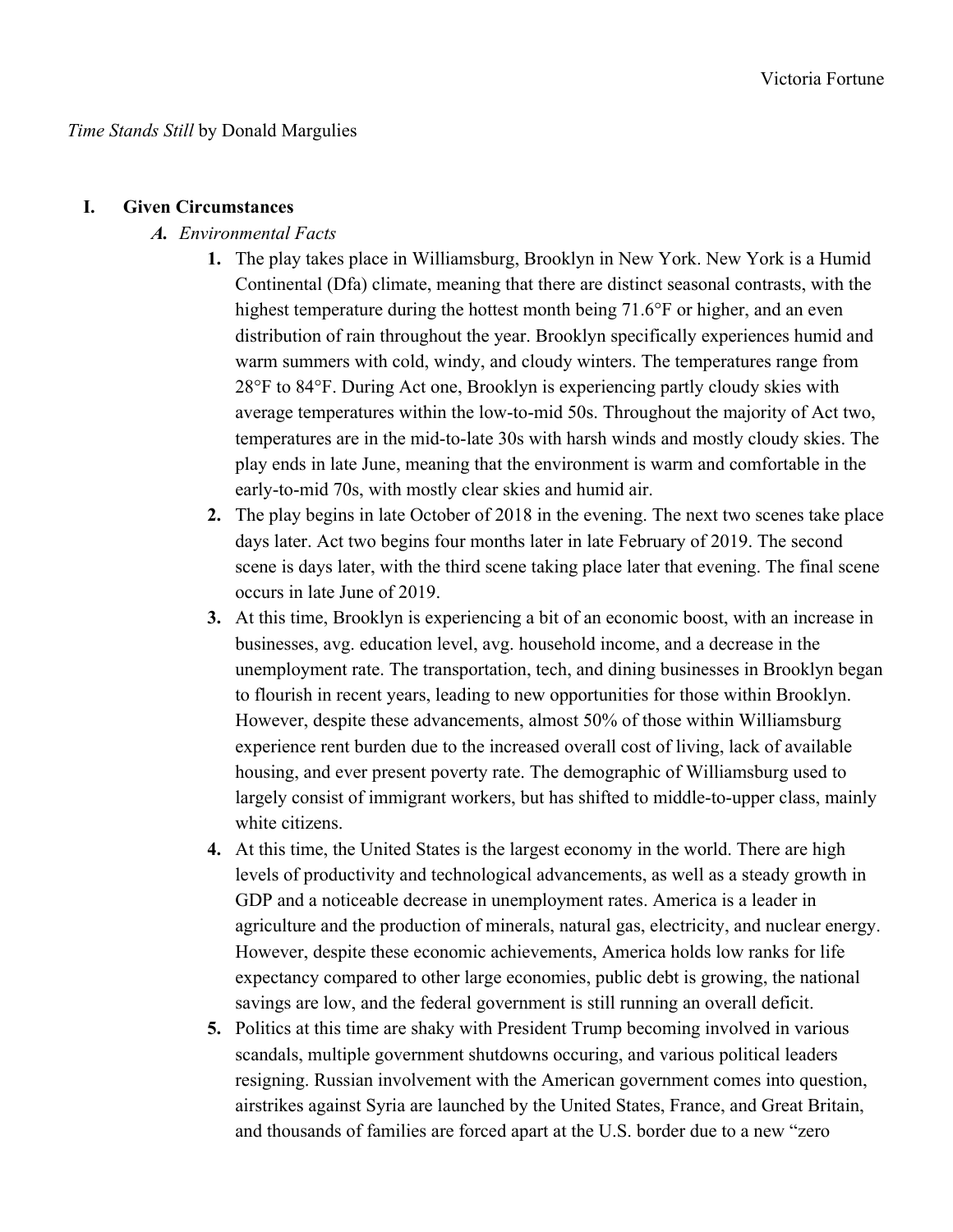tolerance" immigration policy. Gun control has become a great concern throughout the world, leading to hundreds of protests occurring across the globe as people stand together to fight gun violence.

- **6.** Brooklyn is the most populated borough in New York City, with a significant portion of the population consisting of immigrants. This, combined with the semi-recent gentrification within certain neighborhoods, has made Brooklyn to be a social hub of a diverse range of cultures. Williamsburg used to consist largely of Puerto Ricans and Hasidic Jews, but in recent years has welcomed more a more artistic, indie, young crowd as well. Most occupants in Williamsburg are between the ages of 25 and 44. With the rise of transportation within Brooklyn, increase in tech businesses and job opportunities, growing art community, and food and brewery possibilities within the area, Williamsburg is a popular place for both tourists and locals.
- **7.** Socially, the United States is more liberal in the topics and ideas that are trending. There's a higher tolerance and understanding of the spectrum of sexuality and gender, and social media is beginning to transform into a more positive and progressive outlet for current events than one primarily of toxic behaviors and societal reflections. Work-life balance is a continuing struggle with Americans, and there is a greater emphasis on career. For example, there is an increase in women having children and working outside of the home. Additionally, less Americans are getting married and viewing marriage as necessary. An anti-harassment movement began in Hollywood titled Time's Up, and the #MeToo movement explodes, bringing awareness to the sexual harassment taking place in not only the entertainment industry but in workplaces all throughout the country. In southern and central Iraq, protests have started to occur in response to state corruption and poverty, and the government has responded with increasing violence.
- **8.** Religion in the United States is beginning to decrease in popularity. Most of America expresses having religious faith in some way, although atheist and agnostic views are becoming increasingly popular with rising generations. Christianity is the most prominent religion in America with more than 70% of Americans adhering to some variation of Christianity. Non-Christian beliefs, such as Buddhism or Judaism, take up just less than 6% of practiced religions in the U.S. Almost 23% of Americans claim to either be agnostic, atheist, or to not believe in any specific region. Less than one percent of Americans claim to have no idea about their religious beliefs.

### *B. Previous Action*

- **1.** J "I ran out of here so fast…." 8
- **2.** S "What is it he said that cracked us up?" 9
- **3.** S "He meant 'bottleneck'. 'Bottle cap up ahead'. I didn't know what the hell he was talking about." 9
- **4.** S "For everything. For getting me home, for being there." 9
- **5.** J "I wasn't there." 9
- **6.** S "For being there when I woke up. Thank you for that." 9
- **7.** R "Some nightmare, huh?" 12
- **8.** R "How was your flight?" 13
- **9.** J "Turbulence like you would not believe." 13
- **10.** R "How did Sarah do?" 13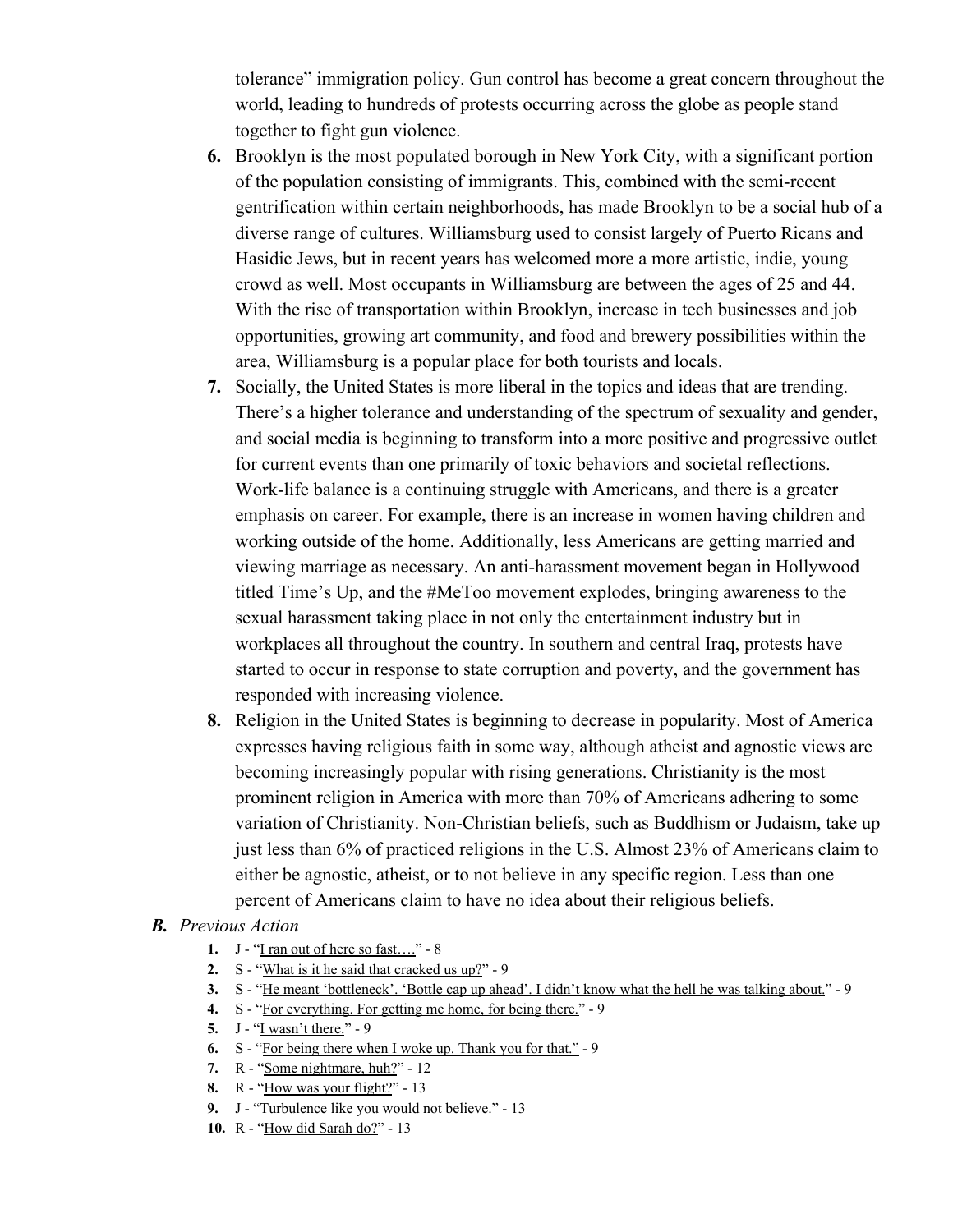- **11.** J "Slept through most of the rough stuff, amazingly with the help of Percocet and one or two chasers, some to think of it. Getting her from the hospital onto the plane, though…." - 13
- **12.** R "Physically moving her you mean?" 13
- **13.** J "Refusing a wheelchair, making a scene at the airport, little things like that." 13
- **14.** J "Plus the bureaucracy! Man! Between German efficiency and American incompetence…! You'd think they never had to fly a wounded civilian home before." - 13
- **15.** R "The State department was no help?" 14
- **16.** J "Are you kidding? It was Kafkaesque. The maze of bullshit they put me through. It was like *Brazil*." 14
- **17.** R "I wish you had let us help. The magazine could've pulled a few strings." 14
- **18.** J "I know. I needed to bring her home myself. Y'know?" 14
- **19.** R "No more of those… dreams?" 14
- **20.** R "So the meds are…?" 14
- **21.** R "What happened to that piece you were writing on spec?" 14
- **22.** R "This terrific piece Jamie was writing." 14
- **23.** J "Gave me something to do while Sarah was in the hospital or else I would've gone nuts." 14
- **24.** R "I brought it up at a staff meeting, incidentally. There was a lot of interest." 14
- **25.** S "I was unconscious for two of those weeks…." 16
- **26.** M "God, look at this, you guys have been everywhere. Sudan… Sierra Leone… Congo!" 17
- **27.** M "Wow. When did you start doing this?" 17
- 28. J "Summer after college." 17
- **29.** M- "Where'd you go to school?" 17
- **30.** J "Stanford." 17
- **31.** J "I was an economics major, with a minor in illegal substances. Look at what: a year at Bear Stearns, then on to business school? Two weeks after graduation, I was on my way to Somalia." - 17
- **32.** M "You joined the army?" 17
- **33.** J "No, no, as a reporter. There I was: this stupid, cocky kid with no idea what the fuck I was doing, filing stories from Mogadishu that started getting picked up, and before I knew it, I was hooked. Cut to: one night, like eight years ago, on my way home from the West Bank, in the lobby of the American Colony Hotel in East Jerusalem, there was this beautiful woman arguing with the desk clerk." - 17
- **34.** J "Needless to say, I did not go home." 17
- **35.** M- "That's how Richard and I met." 18
- **36.** R "The Darfur book. Party was at MoMA."
- **37.** M "I prayed for you." 19
- **38.** M "Even though we'd never met? I prayed for you." 17
- **39.** M "It's weird 'cause it's not like I believe in God or anything. 'Cause I don't. Not really. I don't think. But whenever I wish for something? Or want something really really bad? I talk to Him. Like when I was little and my grandpa got sick? I'd go to bed and lay there in the dark and say over and over, 'Please, God...please please please let Grandpa get better.' When we heard about you - Richard was so upset -" - 19
- **40.** S "Were you, Richard?" 19
- **41.** R "Uy." 20
- **42.** M "In all the time we'd been together, I'd never seen him so upset." 20
- **43.** M "Anyway, he was so scared you'd be maimed or brain damaged or something."
- **44.** M "I found myself going, ' Please, God, Richard loves Sarah so much, please don't let her die.' Honey, you're hurting my hand." - 20
- **45.** S "Imagine my surprise: I wake up from a coma and Astrid is gone! Replaced by this...changeling! This sprite!" $-21$
- **46.** R "You hated Astrid!" 21
- **47.** S "I did not…." 21
- **48.** R "You called her the 'attack-girlfriend'! Remember?" 21
- **49.** R "Accused me of siccing her on you; said I used her to act out my hostility." 21
- **50.** R "Astrid was brilliant. Okay? But you know what? Fuck brilliant. I've done brilliant. I'm sick of analysing every goddamn thing to death. Deciding where to go out to eat was like… arbitration. Maybe I got off on it once, arguing about everything. Not anymore. Too much work. I want something simple for a change." - 21
- **51.** R "You were young once, too, you know… You were her age when I hired you as my intern! Younger, even!" - 22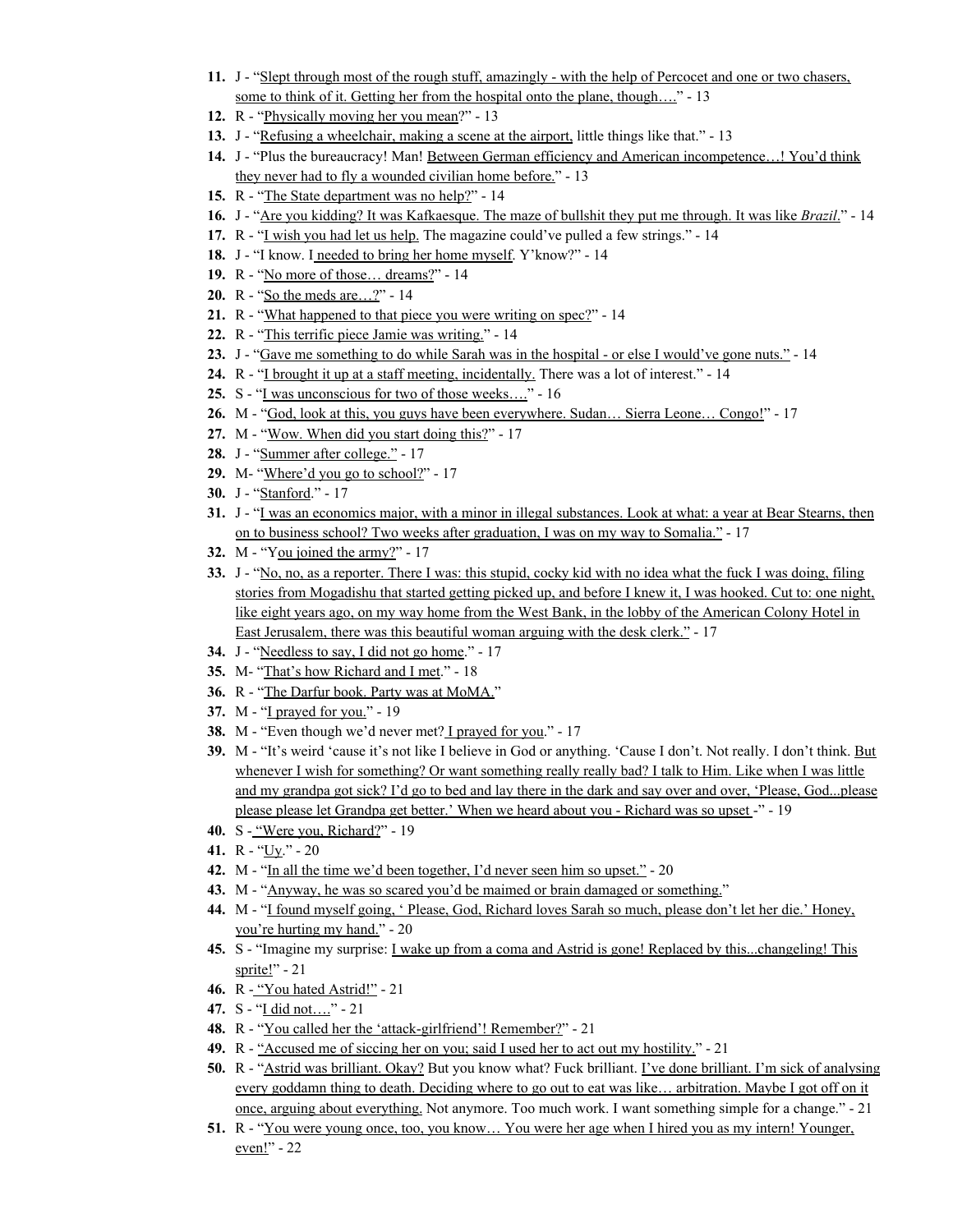- **52.** R "She's... fun! She's light. I discovered I like those things. I missed them. I'd lived for so long without sunlight during The Astrid Years ...It was like going from black and white to color. Like being in East Berlin when the wall came down. I met Mandy and I said, 'Yes!' And I never would have let myself go for it if it wasn't for you." - 22
- **53.** R "Almost dying like that. Shook me to the core. Nothing puts things in perspective like a near-death experience." - 22
- **54.** M "I know; Richard told me." 25
- **55.** S "That was twenty years ago." 25
- **56.** M "Yeah but you stayed friends. That's wonderful. And I come along and it's like: 'Who is she? Oh, she must be Richard's midlife crisis.'." - 25
- **57.** S "I know what bravery looks like and, believe me, this is not bravery. This is dumb luck. An occupational hazard." - 25
- **58.** M "What happened? I mean, Richard told me a little... You don't have to talk about it...." 25
- **59.** S "Roadside bomb. I got thrown I-don't-know-how-many feet into the air. One of my cameras turned up like forty yards away." - 25
- **60.** S "Head full of shrapnel, banged up this leg pretty good. Medivac'ed to Germany. Kept in a coma till the swelling went down…." - 26
- **61.** M "It was great Jamie was there I mean James." 26
- **62.** S "Jamie was here. He'd come home. Four or five weeks earlier. He flew over after." 26
- **63.** S "Something happened. He needed to get home." 26
- **64.** M "Sorry about your friend." 26
- **65.** M "Didn't you have a friend? You were with?" 26
- **66.** S "Yeah. My fixer." 26
- **67.** M "He was right next to you? That must've been horrible." 26
- **68.** S "Actually, I don't remember. All I know is, there he was... next to me... And I never saw him again." -26
- **69.** S "He was an engineering student before it all went to hell. Taught himself American English by reading *A Farewell to Arms* over and over again. Carried it with him wherever he went. That and the Koran. He had a wife. Who was killed. And two little girls. Also killed. About a year into the war. A mortar attack on their apartment building while he was at school. He was a lovely, lovely man. Funny! And he loved America. Loved it. Everything about it. Television." - 26
- **70.** R "Your cameras made it?!" 26
- **71.** S "My Canon and my Leica. My panoramic was lost." 26
- **72.** M "The mother crying over her child? Are those burns?" 28
- **73.** S "Yeah." -28
- **74.** M "Is he dead?" 28
- **75.** S "Not yet. He was in shock. He died a few minutes later." 28
- **76.** M "That poor little boy! Maybe if she took him to the hospital instead of taking his picture…." 29
- **77.** S "Rescue workers were there for that." 29
- **78.** M "But how could you just stand there?!" 29
- **79.** S "I wasn't just standing there." 29
- **80.** M "The boy was dying! He was dying!" 29
- **81.** S "The boy would have died no matter what I did. And I wouldn't have gotten the picture. " 29
- **82.** M "You could have been helping them." 29
- **83.** S "I was helping them; I was taking their picture." 29
- **84.** M "How is that helping them?!" 29
- **85.** S "By gathering evidence. To show the world. If it weren't for people like me… the ones with the cameras… Who would know? Who would care?" - 29
- **86.** J "Yes. When you were in the hospital, I had no legal relationship to you whatsoever. Every catheter, every procedure, permission had to come from your asshole father! Do you realize how frustrating that was? I was right there! They had to get him on the phone from Palm Springs! We've been putting ourselves in dangerous situations for years and never stopped to think what would happen if one of us got hurt. We didn't have a plan." - 31
- **87.** J "Of course not. I had a lot of time to think about this while you were in the hospital, you know. I got to play out your death almost every single day. You were out for most of it, so you have no idea how close you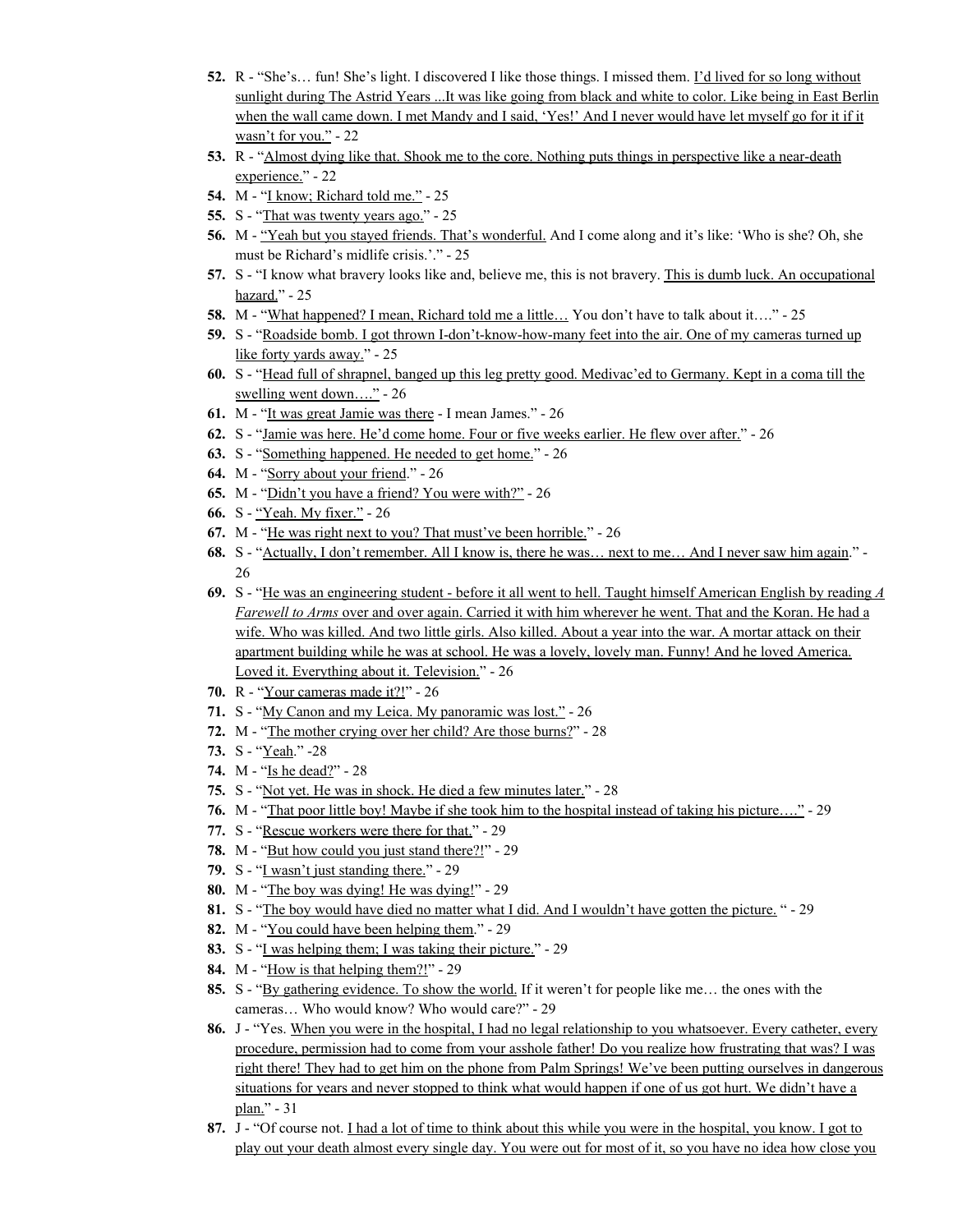came. When a couple gets to be our age, and has been together as long as we have, and witnessed what we have, and survived what we have, it's time to call this what it is: a marriage. We are not your parents." - 32

- 88. S "When I was there... After you left...." 32
- **89.** J "I know what you're going to say." 32
- **90.** S "You don't know what I'm going to say." 32
- **91.** J "He's dead. It happened. It's over." 32
- **92.** J "Look… Whatever happened… " 32
- **93.** S "I thought you knew what happened." 32
- 94. S "Who told you? People knew. Friends there knew." 32
- **95.** S "I want to know who told you." 33
- **96.** J "No one had to tell me. I just knew." 33
- **97.** J "The tone of your voice on the phone…. Changed." 33
- **98.** J "Yeah. Your voice kinda... Flattened out. Sounded farther away. Like you were holding something back." - 33
- **99.** S "I was angry with you ...That's what you heard in voice. I was mad at you." 33
- **100.** J "There was this email you sent." 33
- 101. J "I don't know, like a week after I came home?" 33
- **102.** J "You wrote about all the checkpoints you hit, how insane it was. Something like that. Remember?" 33
- **103.** J "In your emails. Whenever you described things you did, you always said 'we.' 'We went here...We saw this…'." - 33
- **104.** J "One day it was 'we', like it always was; the next day it was 'I'. 'I'. As if you were alone." 33
- **105.** S "I was alone. You were gone." 33
- **106.** J "So something must have happened. Overnight. The status of your relationship changed. You weren't a photographer traveling with her fixer anymore. 'We' took on a whole new meaning. Got way too intimate. You thought you could hide behind the first person singular. Instead you gave yourself away." - 34
- **107.** S "I didn't just sleep with him." 34
- **108.** S "I didn't just sleep with him, James." 34
- **109.** J "You were in love with him? How could you have fallen in love with him, Sarah? How could you have done that?" - 34
- **110.** S "After you left, I was so…" 34
- **111.** J "Do you think I wanted to leave you? Do you?" 34
- **112.** J "I was a mess! Don't you remember what a mess I was?!" 34
- **113.** J "I was shell-shocked! That was real, that wasn't an act." 34
- **114.** J "Those women, those girls, blew up right there, right in front of me! Their blood and brains got in my eyes! In my mouth!" - 34
- **115.** J "I freaked out! I had to get the hell out of there! Where were you for me?!" 34
- **116.** S "**I** couldn't leave with you!" 34
- **117.** S "No! Because I had a job to do! You said you'd be okay without me!" 35
- **118.** J "What a joke! I leave you with our trusty fixer! 'Tariq'll take care of you.' Hell, that's what we paid him for! Two hundred bucks a day! Tell me something: Did you continue paying him? Even after you started fucking him? Y'know…? That terrible night, when I got the call… That you were hurt…? And he was dead...? You know the first thing that went through my head? I thought, 'Oh, good! Now I can redeem myself for wimping out.'" - 35
- **119.** J "'I'll prove to Sarah how much she needs me. I'll show her!' Isn't that fucked?" 35
- **120.** J "You'd just gotten blown up and I'm thinking 'Oh, good! A second chance!' Never thought I'd be competing with a dead man." - 35
- **121.** J "I should have stayed, I should never have gone home." 35
- **122.** S "It wasn't that. Physically I held up just fine. I had a flashback." 49
- **123.** S "Market bombing. Mosul. Couple of years ago." 49
- **124.** J "Was I with you?" 49
- **125.** S "You were off doing a story in the south; it was when I was there for the AP." 49
- **126.** S "I was… sitting in a cafe with the Reuters guys… And a car bomb went off, a block or two away, in this market. And I just ran to it, took off. Without even thinking. The carnage was...ridiculous. Exploded produce. Body parts. Eggplants. Women keening. They were digging in the rubble for their children. I started shooting. And suddenly this woman burst out from the smoke… covered in blood… her skin was raw and red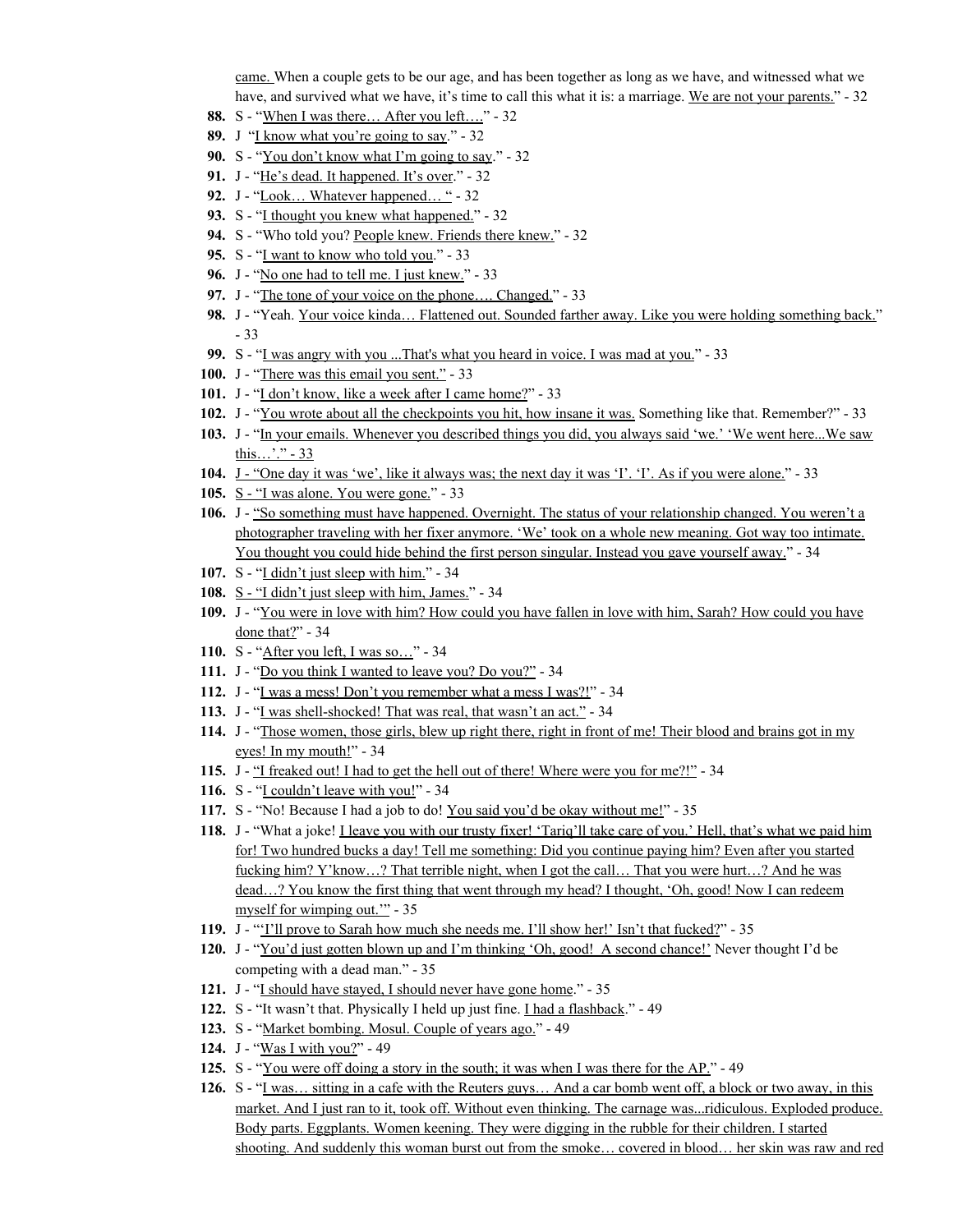and charred, and her hair was singed - she got so close I could smell it - and her clothes, her top had melted into her, and she was screaming at me. 'Go way, go way! No picture, no picture!' And she started pushing me, pushing at me camera with her hand on the lens…." - 49-50

- **127.** J "What did you do?" 50
- **128.** S "Nothing. I kept on shooting. Then, somehow, I ran the hell out of there. I stopped to catch my breath... and check out my cameras… There was blood on my lens. Her blood was smeared on my lens. I feel so ashamed ..." - 50
- **129.** S "It was wrong… What I did was so wrong." 50
- **130.** J "It wasn't wrong." 50
- **131.** S "It was indecent." 50
- **132.** J "You were doing your job." 50
- **133.** S "They didn't want me there! They did not want me taking pictures! They lost children in that mess! To them it was a sacred place. But there I was like, like some kind of ghoul with a camera shooting away. No wonder they wanted to kill me; I would've wanted to kill me, too." - 50
- **134.** S "You just can't bear the thought that he and I were lovers, can you?" 54
- **135.** J "You know what I think? I don't even think it was Tariq you fell in love with." 54
- **136.** J "No. It was his suffering. His victimhood. The romance of his wretched people. Holy cow! What a turn on! You were fucking Oppression itself!" - 54
- **137.** J "Oh God, is he going to haunt us the rest of our lives?" 54

#### **II. Dialogue**

- **A.** The dialogue within the play consists of everyday language. The characters speak colloquially with the occasional use of imagery or more advanced vocabulary. For the most part, the language is short as it consists of conversations between two to four people. Sarah and Richard mostly speak in short sentences, even when they have larger chunks of text. They very commonly express their individual thoughts without combining them in the same sentence with commas or semicolons. They both express themselves plainly and concisely. James mainly speaks with longer sentences, having a lot of phrases that contain two or more ideas within them. In moments when he is hurt, or when he is comforting Sarah, James speaks in shorter sentences similarly to Sarah and Richard. When Mandy is first introduced, she will go in between having long sentences and short sentences within the same text. When she is nervous she will ramble, but when she is talking to Sarah in act one she speaks in short phrases. As she is getting to know Sarah and James, she speaks in short bursts, but then when she is more comfortable in Act 2 we see her normally speak with two or more thoughts combined in one phrase.
- **B.** Generally, the sentences are simply structured. Because Sarah and Richard mainly speak each independent clause at a time, simple structures can be found throughout most of the play. They are more straightforward characters, so this fits their personalities. James, though he occasionally will have simple structure, speaks in compound sentences. This fits him as he is more verbally expressive within a single sentence than Sarah, and, being a foreign correspondent, he must often write in a way that gets the most amount of information in the least amount of time. Mandy most often speaks in compound-complex sentences. This is one indicator of her being a younger character than the others, as it can indicate a lack of experience, confidence, or awareness, which is common in young adults. Mandy is also the kind of person who wants to help and relate to people in any way she can think of, and so it may be harder for her to condense her sentences than the other three.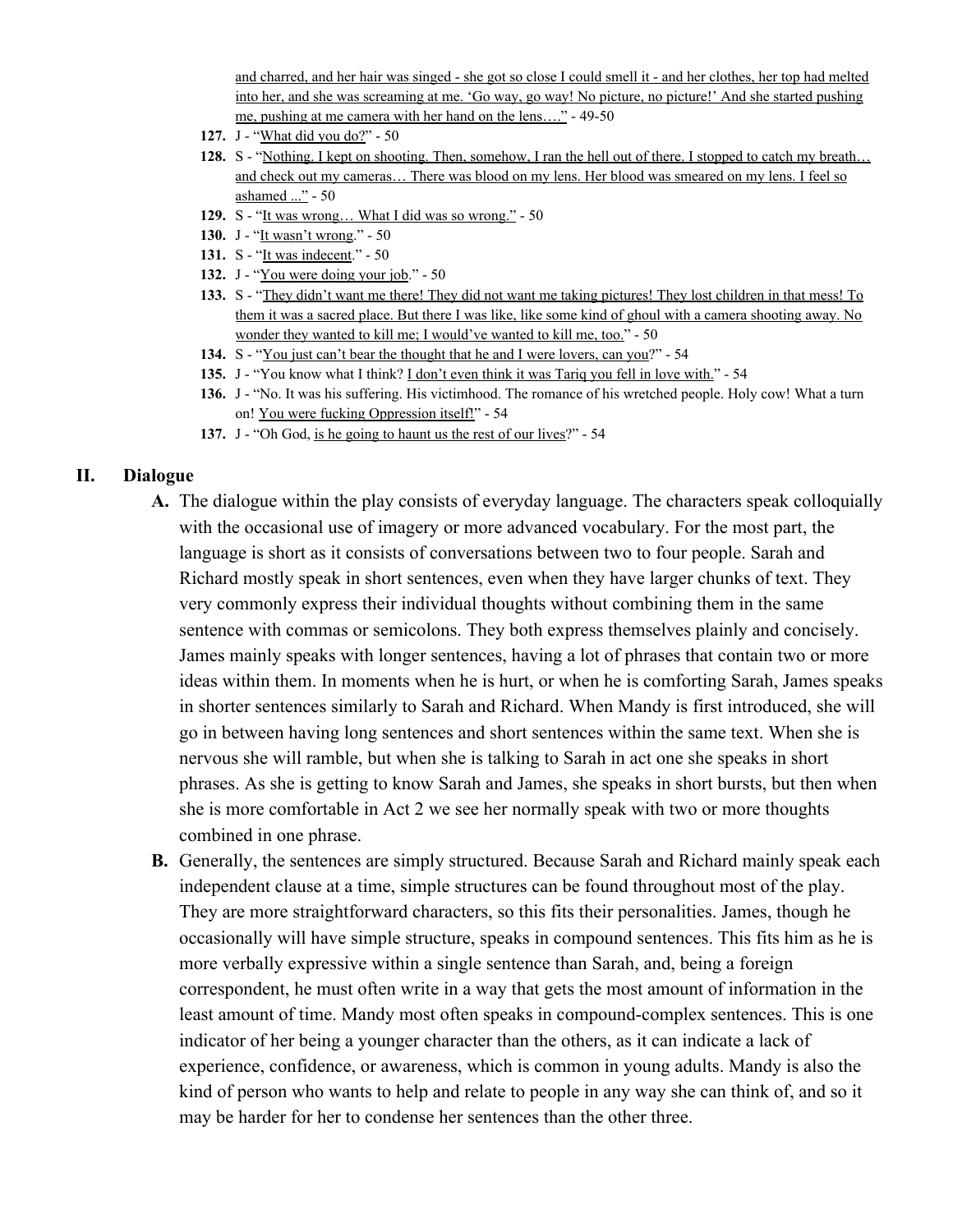- **C.** Sarah evokes emotions with her words and images when she speaks to Mandy about Tariq and when she tells James of her trauma in Mosul. With Mandy, she does not use any imagery per say, but the details she includes when she tells Tariq's story hold a certain tenderness to them. It evokes soft and warm emotions of admiration and adoration for another person, and the lasting feeling brought by that. With James, she uses specific images that evoke a sense of horror and discomfort. The detailed description of the scorched, bleeding woman with her clothes melting into her leaves a feeling of uneasiness and disgust. Richard evokes emotions with imagery at two points. When Richard compares meeting Mandy to going from black-and-white to color, or witnessing the Berlin Wall coming down, it brings a sense of overwhelming excitement and curiosity. There is a feeling of newness and possibility. James uses evokes emotions through his use of movies as metaphors. When he discusses the peril of sexuality in horror movies, he talks about horror movie classics such as *Invasion of the Body Snatchers* and *Psycho*. As they are such iconic movies, an immediate sense of excitement and anticipation is brought. In the penultimate scene when he compares him and Sarah to Jack Lemmon and Lee Remmick in *Days of Wine and Roses*, there is a heavy feeling of loss and hopelessness. The weight of the situation is realized, and there is little more than a sense of sympathetic and sad emptiness.
- **D.** Though there is a possibility that these characters have all lived in New York their whole lives, there is no written dialect that is reflected in any of their text. Their words are written plainly and there appears to be no slang that would suggest that any of these characters speak with an accent.
- **E.** Sarah uses words that carry weight more so than words that are connotatively "hard" or "soft". Her words are often specific. Sarah very commonly uses words that incorporate a sharp 'k' sound or an icy 's' sound. There are not many direct links within her speech; she speaks preparing her consonants for the next word. She often uses words that involve "oh" and "ooh" sounds. In James' regular speech, he uses words that form his mouth into a wider, more smiley position than a vertical, open position. His language is plain most of the time. His most common consonants are "d", "th", "f", and "n", which gives a more comforting, grounded feel to his speech as he uses soothing consonants to be hummed and a softer playable consonant. This leads to efficient speech without too much attention drawn. Although Richard doesn't use a lot of words with hard connotations, he often uses words that end in sharp consonants. Words ending in 't' and 'k' are common, and he does not use as many words with open structure. His words are commonly more closed off in the mouth. Mandy, on the other hand, uses positive language within her speech, and her sentences are riddled with hummable constants and direct links. Her vowels within her words are more open and bright, and there is a real sense of fluidity and ease within her text.
- **F.** The text is written incredibly naturally, so it gives way to the subtext of the show. There are many moments where an ellipsis is written to allow time for thought and manifestation, especially. These occur in places in which the characters may have difficulty finding the right words or are expecting a certain response from their partner. There are phrases that include words in brackets, indicating that the word is indicated without being said. Additionally, words will be repeated in sentences in which the character is high energy and struggling to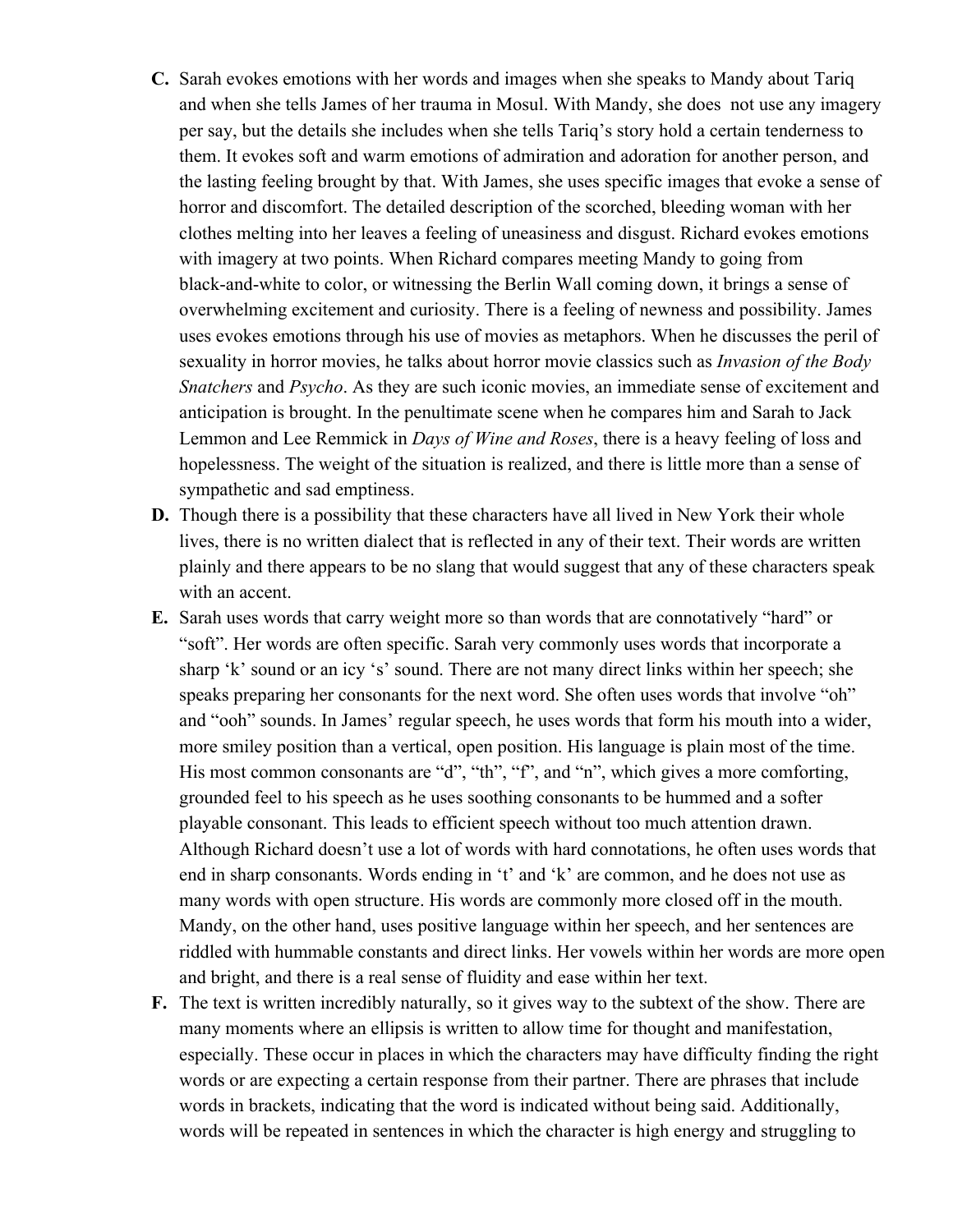verbalize their feelings, similarly to how people normally stutter or stall when they are overwhelmed.

# **III. Dramatic Action**

| 1.1: Welcome Home -<br>1. | 1.2c: Sarcophagi -<br>4. | 1.2f: A Farewell to<br>7. | 10. 1.3b: Competing           | 13. 2.2: No Picture -        |
|---------------------------|--------------------------|---------------------------|-------------------------------|------------------------------|
| James cares for Sarah     | Mandy appeals to         | <b>Arms</b> - Mandy       | With a Dead Man -             | Sarah shares hear            |
| and Sarah expresses       | Sarah and Sarah          | articulates her           | James interrogates            | fear with James and          |
| her gratitude to James    | challenges Mandy         | feelings to Sarah and     | Sarah and Sarah               | James admits his             |
| J guides<br>А.            | S calls<br>А.            | Sarah opens up to         | justifies herself to          | desires to Sarah             |
| S defends<br><b>B.</b>    | B.<br>R welcomes         | Mandy                     | James                         | J greets<br>А.               |
| C.<br>J reassures         | S acknowledges<br>C.     | M compliments<br>A.       | S diffuses<br>А.              | B.<br>S returns              |
| D.<br>S entertains        | J identifies<br>D.       | <b>B.</b><br>S denies     | <b>B.</b><br>J entreats       | C.<br>J worries              |
| Ε.<br>J distracts         | Ε.<br>R celebrates       | C.<br>M backtracks        | $\mathcal{C}$ .<br>S deflects | D.<br>S answers              |
| F.<br>S confirms          | F.<br>S reciprocates     | D.<br>S overpowers        | D.<br>J begs                  | Ε.<br>J suggests             |
| G.<br>J eases             | G.<br>R amazes           | Ε.<br>M wonders           | Ε.<br>S infers                | F.<br>S assures              |
| Η.<br>S returns           | S reminds<br>Н.          | F.<br>S tells             | F.<br>J points                | G.<br>J queries              |
| Ι.<br>J jokes             | I.<br>R apologizes       | G.<br>M poses             | G.<br>S supports              | Η.<br>S continues            |
| J.<br>S questions         | J.<br>S inquires         | S details<br>Н.           | J pleads<br>Н.                | Ι.<br>J presses              |
| K.<br>J seeks             | K.<br>M greets           | Ι.<br>M compliments       | S confirms<br>I.              | J.<br>S deters               |
| L.<br>S states            | J details<br>L.          | J.<br>S thanks            | J.<br>J restates              | K.<br>J yearns               |
| M.<br>J prompts           | R introduces<br>M.       | K.<br>M flusters          | K.<br>S continues             | L.<br>S specifies            |
| S requests<br>N.          | N.<br>M honors           | S affirms<br>L.           | L.<br>J emphasizes            | M.<br>J provides             |
| J confirms<br>О.          | S thanks<br>O.           | M begins<br>M.            | M.<br>S quiets                | S deflects<br>N.             |
| P.<br>S thanks            | M compliments<br>P.      | S deflects<br>N.          | J relives<br>N.               | $\mathcal{O}$ .<br>J insists |
| J inquires<br>Q.          | Q.<br>S repeats          | 0.<br>M acknowledges      | S states<br>0.                | P.<br>S reflects             |
| S reminds<br>R.           | R.<br>M presents         | P.<br>S informs           | Ρ.<br>J blames                | Q.<br>J presents             |
| S.<br>J probes            | S.<br>J corrects         | Q.<br>M suggests          | S defends<br>Q.               | R.<br>S piques               |
| T.<br>S inquires          | T.<br>M apologizes       | R.<br>S lies              | R.<br>J implores              | S.<br>J responds             |
| U.<br>J investigates      | U.<br>J explains         | S.<br>M proclaims         | S.<br>S reminds               | T.<br>S questions            |
| V.<br>S assures           | V.<br>M affirms          | T.<br>S consoles          | T.<br>J reveals               | U.<br>J entertains           |
| W.<br>J amuses            | R justifies<br>W.        | U.<br>M declares          | U.<br>S comforts              | V.<br>S snoops               |
| X.<br>S insists           | X.<br>J accepts          | V.<br>S determines        | V.<br>J berates               | W.<br>J hurries              |
| Υ.<br>J solves            | Y.<br>M prefaces         | W.<br>M praises           | W.<br>S denies                | X.<br>S shames               |
| Z.<br>S accepts           | S lies<br>Z.             | Х.<br>S rejects           | X.<br>J decides               | Y.<br>J defends              |
| AA. J reassesses          | AA. M cheers             | Y.<br>M inquires          | Y.<br>S alarms                | Z.<br>S doubts               |
| BB. S demands             | BB. S assures            | Z.<br>S recounts          | Z.<br>J departs               | AA. J observes               |
| CC. J proposes            | CC. M engages            | AA. M comforts            | AA. S chases                  | BB. S deters                 |
| DD. S relaxes             | DD. J diverts            | BB. S corrects            | BB. J worries                 | CC. J concludes              |
| EE. J narrates            | EE. S accepts            | CC. M sympathizes         | CC. S analyses                | DD. S admits                 |
| FF. S observes            | FF. J amuses             | DD. S explains            | DD. J aids                    | EE. J cares                  |
| GG. J validates           | GG. R accepts            | EE. M empathizes          | EE. S clarifies               | FF. S details                |
| HH. S requests            | HH. J offers             | FF. S details             | FF. J apologizes              | GG. J prompts                |
| J offers<br>П.            | П.<br>M declines         | GG. M understands         | GG. S eases                   | HH. S explains               |
| S denies<br>JJ.           | JJ.<br>J suggests        | HH. S reminisces          | HH. J suggests                | J inquires<br>П.             |
| KK. J worries             | KK. M refuses            | П.<br>M prods             | П.<br>S agrees                | S reminds<br>JJ.             |
| LL. S reaffirms           | LL. S requests           | S vocalizes<br>JJ.        | JJ. J desires                 | KK. J yearns                 |
| MM.<br>J presents         | MM.<br>J solves          |                           | KK. S requests                | LL. S closes                 |
| NN. S returns             | NN. M accepts            | 1.2g: Great Shot -<br>8.  | LL. J soothes                 | MM.<br>J encourages          |
| OO. J asks                | OO. S announces          | Mandy rebukes             | S insists<br>MM.              | NN. S recounts               |
| PP. S recalls             | PP. R congratulates      | Sarah's attitude and      | NN. J seeks                   | OO. J presses                |
| QQ. J recognizes          | QQ. S specifies          | Sarah rationalizes        | OO. S consents                | PP. S reflects               |
| RR. S confirms            | RR. R supports           | her work to Mandy         |                               | QQ. J worries                |
| SS. J stalls              | SS. M requests           | A. R exclaims             | 11. $2.1a$ : Living in Sin -  | RR. S shames                 |
| TT. S remembers           | TT. J allows             | S confirms<br><b>B.</b>   | Sarah complains               | SS. J defends                |
| UU. J agrees              | UU. M compliments        | C.<br>R states            | about her family to           | TT. S negates                |
| VV. S reminisces          | VV. J showcases          | D.<br>J concerns          | M,R, & J, and Mandy           | UU. J negotiates             |
| WW.<br>J deflects         | WW.<br>S challenges      | E.<br>S deflects          | proposes children to          | VV. S doubts                 |
| XX. S compensates         | XX. J deflects           | F.<br>R inquires          | Sarah                         | WW.<br>J opens               |
| YY. J prods               | YY. M boasts             | G.<br>S explains          | J points<br>А.                | XX. S inquires               |
| ZZ. S appreciates         | ZZ. R joins              | R offers<br>H.            | R impels<br>В.                | YY. J shares                 |
| AAA.<br>J denies          | AAA.<br>M asks           | Ι.<br>S rejects           | C.<br>J berates               | ZZ. S agrees                 |
| BBB.<br>S confirms        | BBB.<br>J answers        | J.<br>R entices           | R encourages<br>D.            | AAA.<br>J presents           |
|                           |                          |                           |                               |                              |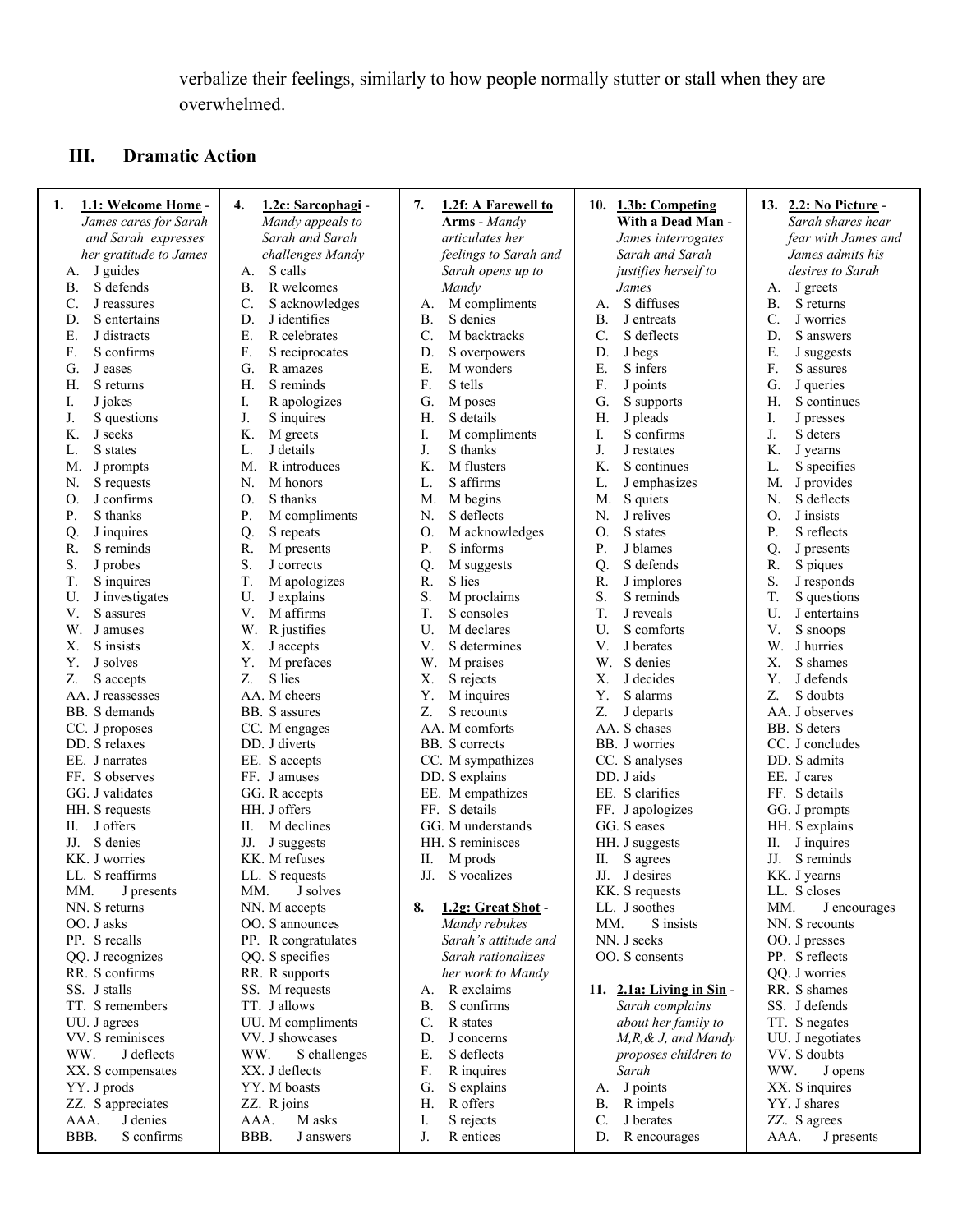| CCC.<br>J avoids                | CCC.<br>M furthers     | Κ.<br>S denies               | Е.<br>J drones        | BBB.<br>S stills           |
|---------------------------------|------------------------|------------------------------|-----------------------|----------------------------|
| DDD.<br>S queries               | DDD.<br>J declares     | R poses<br>L.                | F.<br>M assists       | CCC.<br>J pleads           |
| EEE.<br>J entices               | EEE.<br>M praises      | S accepts<br>M.              | G.<br>R offers        |                            |
| FFF. S implores                 | FFF.J tells            | N.<br>J queries              | Н.<br>M denies        |                            |
| GGG.<br>J lists                 | GGG.<br>M prompts      | O.<br>S asks                 | J reproaches<br>Ι.    |                            |
| HHH.<br>S sighs                 | HHH.<br>J regales      | P.<br>J suggests             | J.<br>S questions     | 14. 2.3: Days of Wine      |
| III. J embraces                 | III. R suggests        | Q.<br>R accepts              | K.<br>J clarifies     | and Roses - James          |
|                                 | JJJ. J supplies        | R.<br>S instigates           | L.<br>R inquires      | struggles to keep          |
| 2.<br><b>1.2a: Every Horror</b> | KKK.<br>S interrogates | S.<br>J indicates            | S mocks<br>M.         | Sarah and Sarah            |
| <b>Movie Ever Made -</b>        | LLL.<br>J states       | T.<br>S interrogates         | N.<br>J protests      | struggles to leave         |
| James shares with               | MMM.<br>S challenges   | U.<br>J quizzes              | S declares<br>О.      | J observes<br>А.           |
| Sarah and Sarah                 | NNN.<br>J expresses    | V.<br>S simplifies           | P.<br>J inquires      | <b>B</b> .<br>S wonders    |
| expresses discomfort            | 000.<br>S implores     | W.<br>J pleads               | S answers<br>Q.       | C.<br>J inquires           |
| to James                        | PPP.J reminds          | S defends<br>Х.              | M questions<br>R.     | D.<br>S states             |
| J shares<br>А.                  | QQQ.<br>S explains     | $\mathbf Y.$<br>R apologizes | S.<br>S jokes         | Ε.<br>J discourages        |
| S affirms<br>В.                 | RRR.<br>J suggests     | Z.<br>J proposes             | T.<br>J warns         | F.<br>S advances           |
| J continues<br>C.               | SSS.S demands          | AA. S spites                 | U.<br>S admits        | J claims<br>G.             |
| S scolds<br>D.                  | TTT.<br>R prepares     | BB. M requests               | R urges<br>V.         | S deflects<br>Н.           |
| Ε.<br>J defends                 | UUU.<br>S persists     | CC. R praises                | W.<br>J explains      | J offers<br>I.             |
| F.<br>S asks                    | VVV.<br>M avoids       | DD. S accepts                | Х.<br>R continues     | J.<br>S questions          |
| J suggests<br>G.                | WWW.<br>R beams        | EE. J redirects              | S details<br>Υ.       | J invites<br>K.            |
| S implores<br>Н.                | M scolds<br>XXX.       | FF. Rasks                    | R remembers<br>Z.     | S interrogates<br>L.       |
| J prompts<br>I.                 | YYY.<br>R retreats     | GG. S deliberates            | AA. J imitates        | M.<br>J wonders            |
| J.<br>S jokes                   | ZZZ.<br>M informs      | HH. R proposes               | BB. M states          | S reiterates<br>N.         |
| J exclaims<br>Κ.                | AAAA.<br>S echoes      | II. A repeats                | CC. J agrees          | J defends<br>Ο.            |
| S interjects<br>L.              | M describes<br>BBBB.   | JJ. R elaborates             | DD. M calms           | Ρ.<br>S continues          |
| J concludes<br>M.               | CCCC.<br>R extends     | KK. J hesitates              | EE. S redirects       | J justifies<br>$Q_{\cdot}$ |
| S probes<br>N.                  | DDDD. M embellishes    | LL. R acknowledges           | FF. Meases            | R.<br>S accuses            |
| J justify<br>O.                 | EEEE.<br>J reminds     | MM.<br>J worries             | GG. J clarifies       | S.<br>J retreats           |
| S doubts<br>Р.                  | FFFF.<br>M recounts    | NN. R offers                 | HH. R teases          | T.<br>S corrects           |
| Q.<br>J supports                | GGGG. S prompts        | OO. J remarks                | S asks<br>П.          | U.<br>J guards             |
| S asks<br>R.                    | HHHH. M details        | PP. S doubts                 | JJ. J declares        | V.<br>S declares           |
| S.<br>J hesitates               | IIII. R flatters       | QQ. R appeals                | KK. S quiets          | W.<br>J inquires           |
| T.<br>S critiques               | JJJJ. M suggests       | RR. S jokes                  | LL. J presents        | Х.<br>S states             |
| U.<br>J resigns                 | KKKK. S continues      | SS. M exclaims               | MM.<br>R suggests     | Υ.<br>J worries            |
| V.<br>S questions               | M stalls<br>LLLL.      | TT. S inquires               | NN. J corrects        | Z.<br>S answers            |
| J suggests<br>W.                | MMMM. S embarrasses    | UU. M questions              | OO. R counters        | AA. J accuses              |
| S complains<br>Х.               | NNNN. R supports       | VV. S supplies               | PP. J denies          | BB. S mocks                |
| Υ.<br>J assures                 | OOOO. J provides       | WW.<br>R compliments         | QQ. R proposes        | CC. J points               |
| Z.<br>S expresses               | PPPP.<br>M distracts   | XX. S accepts                | RR. J flusters        | DD. S reasons              |
| AA. J justifies                 | S intimidates<br>QQQQ. | YY. M admonishes             | SS. R exclaims        | EE. J wonders              |
| BB. S scolds                    | RRRR. R distracts      | ZZ. R asks                   | TT. S introduces      | FF. S states               |
| CC. J welcomes                  | SSSS.<br>S accepts     | AAA.<br>M suggests           | UU. M urges           | GG. J excuses              |
|                                 | TTTT.<br>R relays      | BBB.<br>S corrects           | VV. S retells         | HH. S demands              |
| 3.<br>1.2b: I've Never Been     | UUUU. S thanks         | CCC.<br>M implores           | WW.<br>R inquires     | II. J deflects             |
| to South America -              | VVVV. M surprises      | DDD.<br>R urges              | XX. S explains        | JJ. S corrects             |
| James reassures                 | WWWW.<br>S             | EEE.<br>S defends            | YY. J defends         | KK. J frames               |
| Richard and Richard             | checks                 | FFF.M reiterates             | ZZ. S confirms        | LL. S digs                 |
| sympathizes with                | XXXX. R confirms       | GGG.<br>S states             | AAA.<br>J complains   | J verifies<br>MM.          |
| James                           | YYYY. M presents       | HHH.<br>M offers             | BBB.<br>S remarks     | NN. S accuses              |
| A. R greets                     | S inquires<br>ZZZZ.    | III. S theorizes             | J belittles<br>CCC.   | OO. J requests             |
| J reciprocates<br>В.            | AAAAA. M responds      | JJJ. M bargains              | DDD.<br>M wishes      | PP. S discloses            |
| $C_{\cdot}$<br>R rejoices       | BBBBB. R improves      | KKK.<br>S reminds            | EEE.<br>R softens     | QQ. J requests             |
| J returns<br>D.                 | CCCCC. M details       | LLL.<br>M challenges         | FFF.M details         | RR. S attacks              |
| Ε.<br>R relieves                | DDDDD. R diverts       | MMM.<br>R warns              | GGG.<br>S encourages  | SS. J defends              |
| F.<br>J agrees                  | EEEEE. S scrutinizes   | NNN.<br>M insists            | HHH.<br>M irks        | TT. S shames               |
| R sympathizes<br>G.             | FFFFF. R denies        | 000.<br>S instructs          | III. S inquires       | UU. J equivocates          |
| J sighs<br>Н.                   | GGGGG. M comforts      | PPP.M begs                   | JJJ. M demonstrates   | VV. S demands              |
| R inquires<br>I.                | HHHHH. S presses       | R comforts<br>QQQ.           | KKK.<br>R counters    | WW.<br>J points            |
| J.<br>J answers                 | IIII.M offers          | RRR.<br>S rationalizes       | LLL.<br>S seconds     | XX. S confronts            |
| R prompts<br>K.                 | JJJJJ.<br>S states     |                              | MMM.<br>M concerns    | YY. J demeans              |
| J exclaims<br>L.                | KKKKK. M deflects      | 1.3a: We are Not<br>9.       | NNN.<br>R cheers      | ZZ. S provokes             |
| M.<br>M introduces              | LLLLL. S encourages    | <b>Your Parents -</b>        | <b>OOO.</b><br>M asks | AAA.<br>J states           |
| R mitigates<br>N.               |                        | James implores               | PPP.S admits          | BBB.<br>S gloats           |
| J greets<br>O.                  | 1.2d: Good Old<br>5.   | Sarah to consider            | M blames<br>QQQ.      | CCC.<br>J pleads           |
| M initiates<br>Ρ.               | <b>Astrid</b> - Sarah  | marriage and Sarah           | RRR.<br>R comforts    | DDD.<br>S abashes          |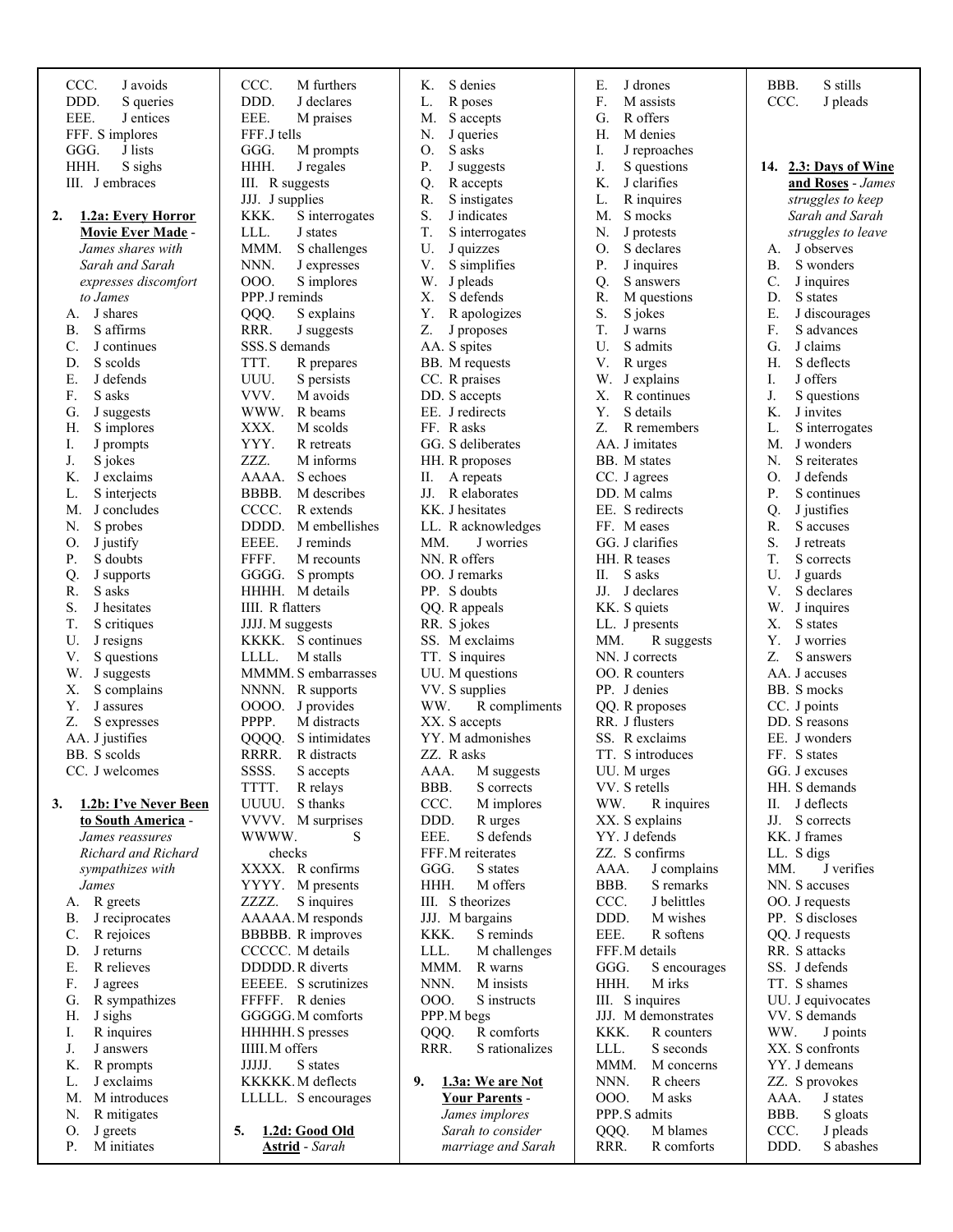| J deflects<br>Q.           | belittles the                          | confesses her affair                       | SSS.M stresses                          | EEE.<br>J retaliates                |
|----------------------------|----------------------------------------|--------------------------------------------|-----------------------------------------|-------------------------------------|
| R.<br>R reminds            | relationship to                        | to James                                   | TTT.<br>S eases                         | FFF.S continues                     |
| S.<br>M gifts              | Richard and Richard                    | S inquires<br>А.                           | UUU.<br>M requests                      | GGG.<br>J insults                   |
| T.<br>J thanks             | defends his                            | <b>B.</b><br>J answers                     | VVV.<br>S appreciates                   | HHH.<br>S attacks                   |
| U.<br>M explains           | relationship to Sarah                  | $\mathbf{C}$ .<br>S presses                | WWW.<br>M cheers                        | III. J lists                        |
| V.<br>J reassures          | R introduces<br>А.                     | D.<br>J assures                            | XXX.<br>S probes                        | JJJ. S swears                       |
| M compliments<br>W.        | <b>B.</b><br>J amuses                  | Ε.<br>S requests                           | YYY.<br>M excites                       | KKK.<br>J begs                      |
| X.<br>J jokes              | C.<br>S defends                        | F.<br>J confesses                          | ZZZ.<br>S warns                         | S confesses<br>LLL.                 |
| Υ.<br>R appreciates        | D.<br>R snaps                          | S insists<br>G.                            | AAAA.<br>M implores                     | MMM.<br>J cries                     |
| Z.<br>M agrees             | Ε.<br>S mocks                          | H.<br>J states                             | BBBB.<br>S educates                     | NNN.<br>S poses                     |
| AA. R assures              | F.<br>R retorts                        | Ι.<br>S defends                            | CCCC.<br>M encourages                   | 000.<br>J stills                    |
| BB. M empathizes           | G.<br>S requests                       | J.<br>J explains                           | DDDD.<br>S briefs                       | PPP.S opens                         |
| CC. R reiterates           | Н.<br>J allies                         | K.<br>S criticizes                         | EEEE.<br>M                              | QQQ.<br>J confronts                 |
| DD. J divulges             | R complains<br>Ι.                      | L.<br>J sighs                              | recommends                              | RRR.<br>S comforts                  |
| EE. R sympathizes          | J.<br>J confirms                       | S reprimands<br>M.                         | FFFF.<br>S deflects                     | SSS.J denies                        |
| FF. J warn                 | K.<br>S provokes                       | J inquires<br>N.                           | GGGG. M proposes                        | TTT.<br>S queries                   |
| GG. R inquires             | L.<br>R advances                       | Ο.<br>S rebutes                            |                                         | UUU.<br>J detests                   |
| HH. J checks               | M.<br>S informs                        | P.<br>J challenges                         | 12. 2.1b: The Annual                    | VVV.<br>S compliments               |
| S snaps<br>П.              | N.<br>J recounts                       | Q.<br>S retreats                           | <b>Hollywood Issue -</b>                | WWW.<br>J hopes                     |
| JJ. R diverts              | R whines<br>О.                         | R.<br>J defends                            | James projects his                      | XXX.<br>S reasons                   |
| KK. J complains            | P.<br>J defends                        | S.<br>S asks                               | fear onto Richard                       | YYY.<br>J hurts                     |
| LL. M affirms              | Q.<br>S agrees                         | T.<br>J explains                           | and Richard                             | ZZZ.<br>S eases                     |
| J leads<br>MM.             | R.<br>R scolds                         | U.<br>S groans                             | preserves the                           | AAAA.<br>J declares                 |
| NN. M continues            | S.<br>J silences                       | V.<br>J declares                           | relationship                            | BBBB.<br>S explains                 |
| OO. J advises<br>PP. Masks | T.<br>S denies<br>U.<br>R reminds      | W.<br>S jokes                              | R diverts<br>А.<br>S eases<br><b>B.</b> | CCCC.<br>J requests<br>S poses      |
| QQ. R questions            | V.<br>S remembers                      | Х.<br>J professes<br>Y.<br>S pities        | C.<br>R honors                          | DDDD.<br>EEEE.<br>J reminds         |
| RR. J assures              | W.<br>J amuses                         | Z.<br>J inquires                           | D.<br>M explains                        | FFFF.<br>S defends                  |
| SS. R guesses              | Χ.<br>R discloses                      | AA. S justifies                            | Ε.<br>R salutes                         | GGGG.<br>J accuses                  |
| TT. J recounts             | Υ.<br>S jabs                           | BB. J retells                              | F.<br>J cheers                          | HHHH. S details                     |
| UU. R supports             | Z.<br>R interrogates                   | CC. S offers                               | G.<br>S thanks                          | IIII. J snaps                       |
| VV. J grumbles             | AA. S trivializes                      | DD. J agrees                               | Н.<br>R presents                        | JJJJ. S encourages                  |
| WW.<br>R poresses          | BB. J reminds                          | EE. S remarks                              | Ι.<br>J restates                        | KKKK. J corrects                    |
| XX. J references           | CC. R begs                             | FF. J proposes                             | J.<br>R redirects                       | S yearns<br>LLLL.                   |
| YY. R laughs               | DD. S explains                         | GG. S demands                              | K.<br>J boasts                          | MMMM. J supposes                    |
| ZZ. J includes             | EE. R rebuttals                        | HH. J justifies                            | L.<br>S observes                        | NNNN. S leads                       |
| AAA.<br>M denies           | FF. S contrasts                        | П.<br>S flusters                           | J asks<br>M.                            | 0000.<br>J continues                |
| BBB.<br>R corrects         | GG. R expresses                        | JJ.<br>J apologizes                        | N.<br>S demonstrates                    | PPPP.<br>S poses                    |
| CCC.<br>M inquires         | HH. J compliments                      | KK. S points                               | О.<br>R details                         | QQQQ.<br>J questions                |
| DDD.<br>J details          | R declares<br>П.                       | LL. J implores                             | P.<br>S appreciates                     | RRRR.<br>S answers                  |
| EEE.<br>R expresses        | JJ.<br>J accepts                       | MM.<br>S prods                             | Q.<br>R combines                        | SSSS.<br>J explains                 |
| FFF.J justifies            | KK. R confesses                        | NN. J accepts                              | R.<br>M explains                        | TTTT.<br>S furthers                 |
| GGG.<br>R worries          | LL. S supports                         | OO. S prompts                              | S.<br>S compliments                     | UUUU.<br>J claims                   |
| HHH.<br>J hesitates        | R professes<br>MM.                     | PP. J states                               | T.<br>R regales                         | VVVV. S comforts                    |
| III. R probes              | NN. S inquires                         | QQ. S redirects                            | U.<br>M inquires                        |                                     |
| JJJ. J confirms            | OO. R details                          | RR. J deflects                             | V.<br>R retells                         | 15. 2.4: Happy Trails -             |
| KKK.<br>R presses          | PP. S remarks                          | SS. Surges                                 | W.<br>M exclaims                        | James appeases                      |
| J claims<br>LLL.           |                                        | TT. J begs                                 | Х.<br>S agrees                          | Sarah and Sarah                     |
| MMM.<br>R distracts        | 1.2e: Dulce de Leche<br>6.             | UU. S insists                              | Υ.<br>R inquires                        | supports James                      |
| NNN.<br>M clarifies        | - Richard urges Sarah                  | VV. J pleads                               | Z.<br>J hesitates                       | S admires<br>А.                     |
| <b>OOO.</b><br>J describes | & Jamie to stay and                    | S offers<br>WW.                            | AA. R furthers                          | <b>B.</b><br>R details              |
| PPP.M praises              | Mandy deflects                         | XX. J denies                               | BB. J postpones                         | C.<br>S opposes                     |
| QQQ.<br>J expresses        | Richard                                | YY. S interrogates                         | CC. Reases                              | D.<br>J supports                    |
| RRR.<br>R offers           | M adores<br>A.                         | ZZ. J admits                               | DD. J agrees                            | Е.<br>R prepares                    |
| SSS.J appreciates          | S states<br>В.                         | AAA.<br>S repeats                          | EE. R requests                          | F.<br>S points                      |
|                            | C.<br>M continues<br>R redirects<br>D. | BBB.<br>J reiterates<br>CCC.<br>S declares | FF. J defends<br>GG. R commands         | G.<br>J suggests<br>Н.<br>R assures |
|                            | Ε.<br>S confirms                       | DDD.<br>J reflects                         | HH. J surprises                         | I.<br>S doubts                      |
|                            | R offers<br>F.                         | EEE.<br>S reiterates                       | II. R suggests                          | J.<br>R concludes                   |
|                            | S denies<br>G.                         | FFF.J hesitates                            | JJ. J inquires                          | K.<br>S defeats                     |
|                            | Н.<br>R probes                         | S frets<br>GGG.                            | KK. S limits                            | L.<br>R teases                      |
|                            | S states<br>Ι.                         | HHH.<br>J recounts                         | LL. J fights                            | M.<br>S praises                     |
|                            | J.<br>R worries                        | III. S queries                             | S silences<br>MM.                       | R redirects<br>N.                   |
|                            | K.<br>S answers                        | JJJ. J gives                               | NN. R proposes                          | O.<br>S states                      |
|                            | R seeks<br>L.                          | S defends<br>KKK.                          | OO. S questions                         | P.<br>J questions                   |
|                            | J reaffirms<br>M.                      | LLL.<br>J declares                         | PP. R details                           | R assures<br>$Q_{\cdot}$            |
|                            |                                        |                                            |                                         |                                     |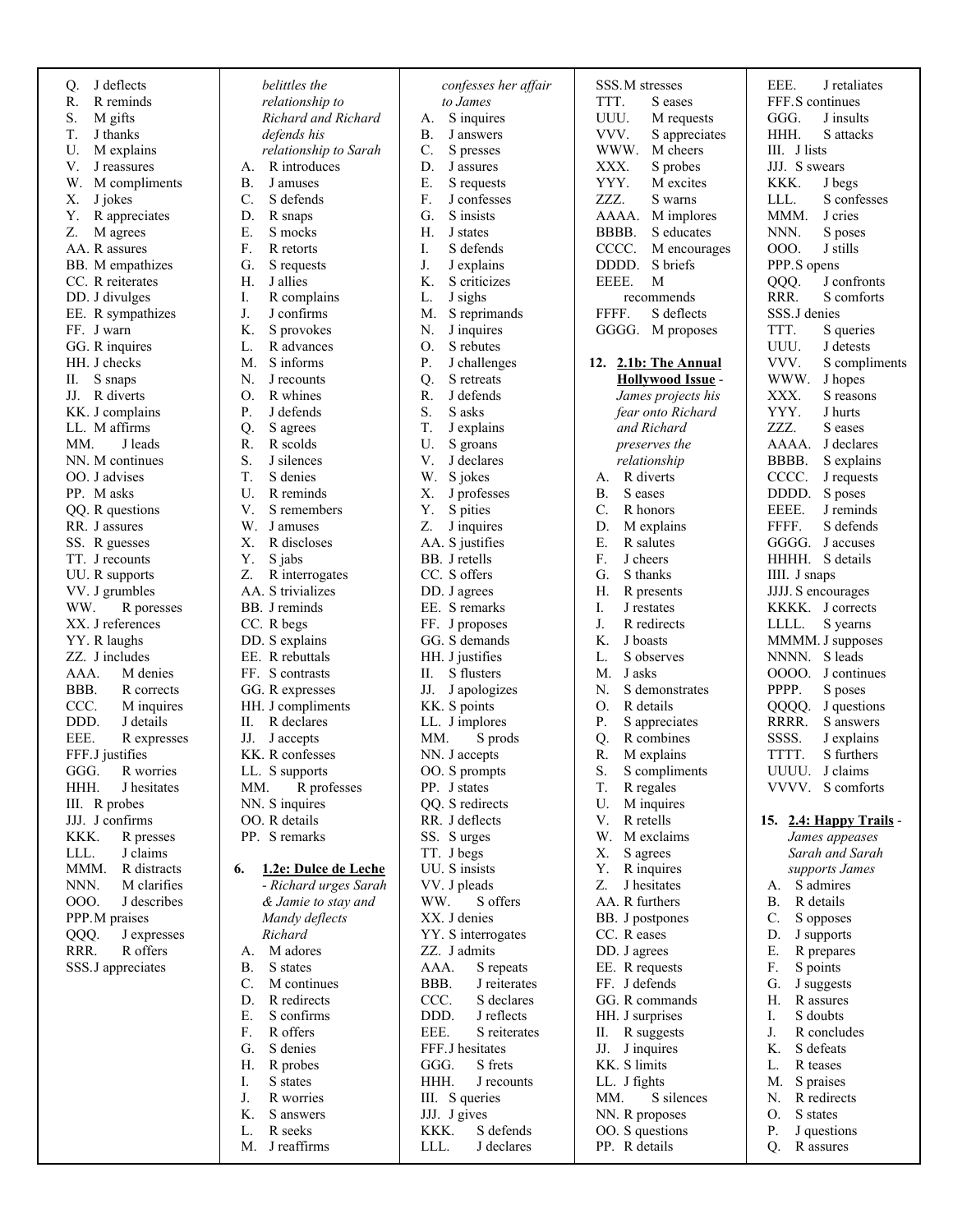|  | R admonishes<br>N.<br>Ο.<br>M soothes<br>P.<br>R reminds<br>Q.<br>S claims<br>R.<br>R snaps<br>S.<br>J defends<br>T.<br>R chides<br>U.<br>S deflects<br>V.<br>R accuses<br>W.<br>S protects<br>R reprimands<br>Х.<br>Y.<br>M distracts<br>Z.<br>J asks<br>AA. M hopes<br>BB. J denies<br>CC. M suggests<br>DD. R volunteers<br>EE. M deflects<br>FF. J volunteers<br>GG. R denies<br>HH. J insists<br>Π.<br>M confirms<br>J checks<br>JJ.<br>KK. S encourages<br>LL. J comforts<br>MM.<br>M bids | MMM.<br>S congratulates<br>J affirms<br>NNN.<br>000.<br>S repeats<br>PPP.J relates<br>QQQ.<br>S admits<br>RRR.<br>J requests<br>SSS. S reiterates | QQ. M coos<br>RR. R praises<br>SS. S probes<br>TT. R spurs<br>UU. J evaluates<br>VV. S wonders<br>WW.<br>R answers<br>XX. S hesitates<br>YY. J suggests<br>ZZ. R overpowers<br>AAA.<br>J worries<br>BBB.<br>R solves<br>CCC.<br>S scolds<br>DDD.<br>R convinces<br>EEE.<br>S clarifies<br>FFF.R admits<br>S considers<br>GGG.<br>HHH.<br>J warns<br>III. S defends<br>JJJ. Jurges<br>KKK.<br>R mitigates<br>LLL.<br>S agrees<br>MMM.<br>R celebrates<br>NNN.<br>J blames<br>000.<br>R calls<br>PPP.J minimizes<br>S reminds<br>QQQ.<br>RRR.<br>R offers<br>SSS. J challenges<br>TTT.<br>S quiets<br>UUU.<br>J threatens<br>VVV.<br>S belittles<br>WWW.<br>J redirects<br>XXX.<br>R hesitates<br>YYY.<br>J inquires<br>ZZZ.<br>R deflects<br>AAAA.<br>J states<br>BBBB.<br>R avoids<br>CCCC.<br>J implores<br>R admits<br>DDDD.<br>EEEE.<br>J admonishes<br>FFFF.<br>R rationalizes<br>GGGG. S defends<br>HHHH. R agrees<br>IIII. J snaps<br>JJJJ. S quiets<br>KKKK. R explains<br>LLLL. S suggests<br>MMMM. J rejects<br>NNNN. R consoles<br>OOOO. J strengthens<br>PPPP.<br>S queries<br>QQQQ.<br>R details<br>RRRR.<br>J indicates<br>SSSS.<br>R justifies<br>TTTT.<br>J protests<br>UUUU. Ragrees<br>VVVV. Jurges<br>WWWW.<br>R<br>hesitates<br>XXXX. J mocks<br>YYYY. R defends<br>ZZZZ.<br>J spurs<br>AAAAA.R states<br>BBBBB. J interrogates<br>CCCCC. R weakens | R.<br>J amuses<br>S.<br>M requests<br>T.<br>S hesitates<br>U.<br>R explains<br>$\mathbf V.$<br>M reprimands<br>W.<br>R apologizes<br>M details<br>X.<br>Υ.<br>R stalls<br>Z.<br>M requests<br>AA. S grants<br>BB. M amazes<br>CC. S reminds<br>DD. M confirms<br>EE. S proposes<br>FF. M suggests<br>GG. R questions<br>HH. M claims<br>П.<br>S questions<br>JJ. M denies<br>KK. R begins<br>LL. M illuminates<br>MM.<br>R defends<br>NN. M simplifies<br>OO. S validates<br>PP. M consults<br>QQ. S queries<br>RR. M hesitates<br>SS. S restates<br>TT. M explains<br>UU. R ushers<br>VV. S appreciates<br>WW.<br>R encourages<br>XX. S agrees<br>YY. R extends<br>ZZ. S understands<br>AAA.<br>R wishes<br>BBB.<br>S soothes<br>CCC.<br>M regrets<br>DDD.<br>S comforts<br>EEE.<br>M coos<br>FFF.S admires<br>GGG.<br>M requests<br>HHH.<br>S approves<br>III. M starts<br>JJJ. J indicates<br>KKK.<br>R spurs<br>LLL.<br>J dismisses<br>MMM.<br>S describes<br>NNN.<br>J compliments<br>000.<br>S agrees<br>PPP.J details<br>QQQ.<br>S questions<br>RRR.<br>J lists<br>SSS.S uplifts<br>TTT.<br>J queries<br>UUU.<br>S offers<br>VVV.<br>J resist<br>WWW.<br>S insists<br>XXX.<br>J rejects<br>YYY.<br>S clarifies<br>ZZZ.<br>J denies<br>S doubts<br>AAAA.<br>BBBB.<br>J admits<br>CCCC.<br>S supports<br>DDDD.<br>J details<br>EEEE.<br>S asks |
|--|--------------------------------------------------------------------------------------------------------------------------------------------------------------------------------------------------------------------------------------------------------------------------------------------------------------------------------------------------------------------------------------------------------------------------------------------------------------------------------------------------|---------------------------------------------------------------------------------------------------------------------------------------------------|------------------------------------------------------------------------------------------------------------------------------------------------------------------------------------------------------------------------------------------------------------------------------------------------------------------------------------------------------------------------------------------------------------------------------------------------------------------------------------------------------------------------------------------------------------------------------------------------------------------------------------------------------------------------------------------------------------------------------------------------------------------------------------------------------------------------------------------------------------------------------------------------------------------------------------------------------------------------------------------------------------------------------------------------------------------------------------------------------------------------------------------------------------------------------------------------------------------------------------------------------------------------------------------------------------------------------------------------------------------------|-----------------------------------------------------------------------------------------------------------------------------------------------------------------------------------------------------------------------------------------------------------------------------------------------------------------------------------------------------------------------------------------------------------------------------------------------------------------------------------------------------------------------------------------------------------------------------------------------------------------------------------------------------------------------------------------------------------------------------------------------------------------------------------------------------------------------------------------------------------------------------------------------------------------------------------------------------------------------------------------------------------------------------------------------------------------------------------------------------------------------------------------------------------------------------------------------------------------------------------------------------------------------------------------------------------------------------------------------------|
|--|--------------------------------------------------------------------------------------------------------------------------------------------------------------------------------------------------------------------------------------------------------------------------------------------------------------------------------------------------------------------------------------------------------------------------------------------------------------------------------------------------|---------------------------------------------------------------------------------------------------------------------------------------------------|------------------------------------------------------------------------------------------------------------------------------------------------------------------------------------------------------------------------------------------------------------------------------------------------------------------------------------------------------------------------------------------------------------------------------------------------------------------------------------------------------------------------------------------------------------------------------------------------------------------------------------------------------------------------------------------------------------------------------------------------------------------------------------------------------------------------------------------------------------------------------------------------------------------------------------------------------------------------------------------------------------------------------------------------------------------------------------------------------------------------------------------------------------------------------------------------------------------------------------------------------------------------------------------------------------------------------------------------------------------------|-----------------------------------------------------------------------------------------------------------------------------------------------------------------------------------------------------------------------------------------------------------------------------------------------------------------------------------------------------------------------------------------------------------------------------------------------------------------------------------------------------------------------------------------------------------------------------------------------------------------------------------------------------------------------------------------------------------------------------------------------------------------------------------------------------------------------------------------------------------------------------------------------------------------------------------------------------------------------------------------------------------------------------------------------------------------------------------------------------------------------------------------------------------------------------------------------------------------------------------------------------------------------------------------------------------------------------------------------------|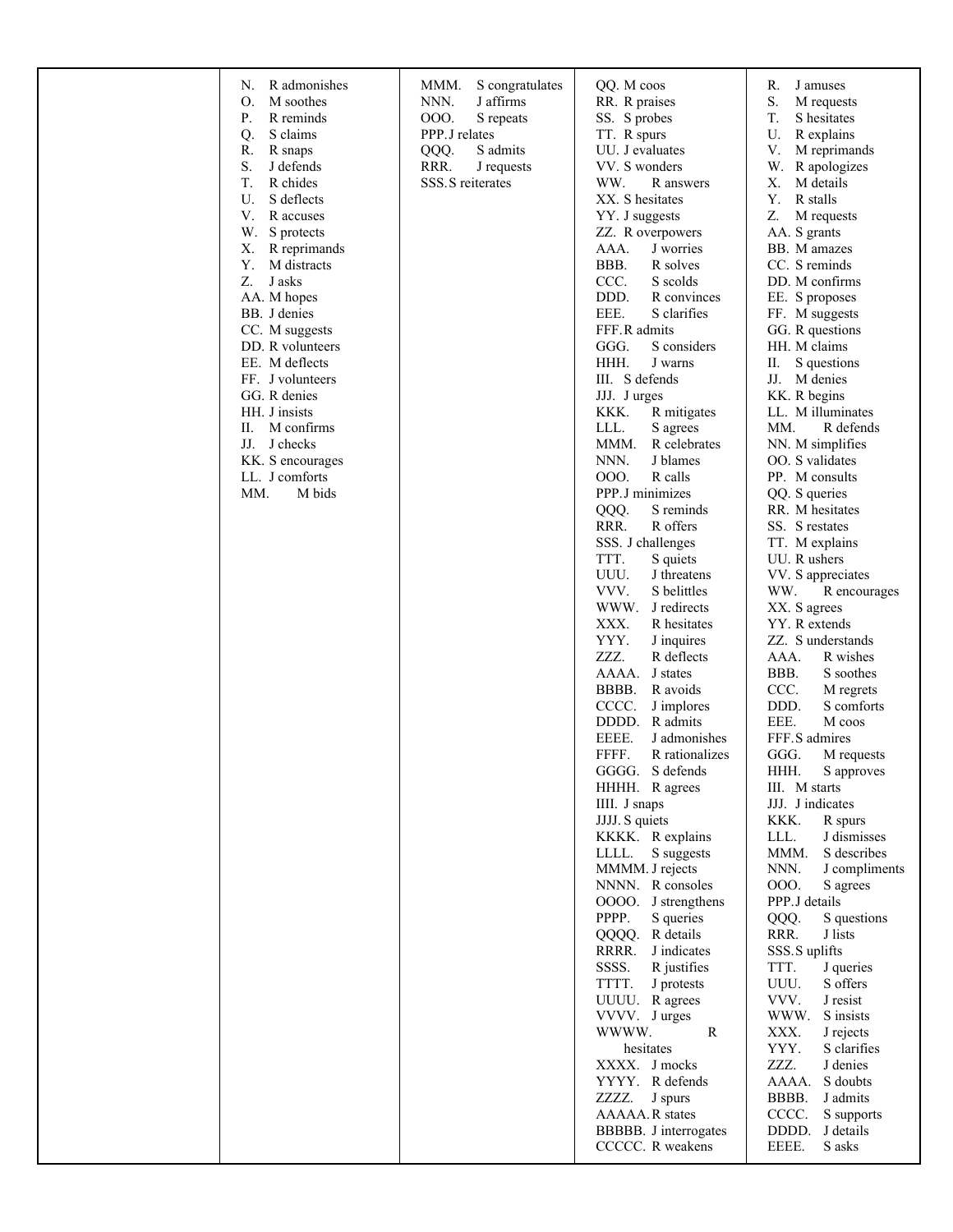|  | DDDDD. J calls<br>EEEEE. S quiets<br>FFFFF. J guilts<br>GGGGG. S comforts<br>HHHHH. J rejects<br><b>IIIII.R</b> displaces<br>J points<br>JJJJJ.<br><b>KKKKK.</b> R consoles<br>LLLLL. J struggles<br>MMMMM.<br>$\mathbf{R}$<br>disputes<br>NNNNN. J engages<br>OOOOO.S stops<br>PPPPP. R relinquishes<br>QQQQQ. J attacks<br>RRRRR. M protects<br>SSSSS. R pauses<br>TTTTT. M scolds<br>UUUUU. J snaps<br>VVVVV, R warns<br>WWWW.<br>J<br>explains<br>XXXXX. M chastises<br>YYYYY, J rebukes<br>ZZZZZ. R defends<br>AAAAAA.<br>J attacks<br>BBBBBB.<br>S quiets<br>CCCCCC.<br>R quiets<br>DDDDDD.<br>M implores | FFFF.<br>J opens<br>GGGG. S congratulates<br>HHHH. J describes<br>IIII. S investigates<br>JJJJ. J answers<br>KKKK. Samuses<br>J confirms<br>LLLL.<br>MMMM. S exclaims<br>NNNN. J introduces<br>OOOO. S inquires<br>PPPP.<br>J details<br>S restates<br>QQQQ.<br>RRRR.<br>J smiles<br>SSSS.<br>S encourages<br>TTTT.<br>J agrees<br>UUUU. S amuses<br>VVVV. J questions<br>WWWW.<br>S<br>denies<br>XXXX. J begins<br>YYYY. S jokes<br>ZZZZ.<br>J stalls<br>AAAAA. S eases<br>BBBBB. J details<br>CCCCC. S ushers<br>DDDDD. J wishes<br>EEEEE. S reciprocates<br>FFFFF. J offers<br>GGGGG. S agrees<br>HHHHH. J states<br><b>IIIII.S</b> thanks<br>JJJJJ.<br>J showcases<br>KKKKK. S admires<br>LLLLL. J finalizes |
|--|-----------------------------------------------------------------------------------------------------------------------------------------------------------------------------------------------------------------------------------------------------------------------------------------------------------------------------------------------------------------------------------------------------------------------------------------------------------------------------------------------------------------------------------------------------------------------------------------------------------------|------------------------------------------------------------------------------------------------------------------------------------------------------------------------------------------------------------------------------------------------------------------------------------------------------------------------------------------------------------------------------------------------------------------------------------------------------------------------------------------------------------------------------------------------------------------------------------------------------------------------------------------------------------------------------------------------------------------|
|  |                                                                                                                                                                                                                                                                                                                                                                                                                                                                                                                                                                                                                 | MMMMM.<br>S releases                                                                                                                                                                                                                                                                                                                                                                                                                                                                                                                                                                                                                                                                                             |

# **IV. Characters**

# **A. Sarah**

Sarah is shown to desire many things: freedom, stimulation, justice, for example. But what she wants most is control. Margulies clues us in on this in many ways, this first being her family history. Often children who grow up with divorced/broken families develop a need for control in their lives as they may feel that they had no control as children. This need for control is brought on by a fear of loss, which we can see clearly in Sarah. Another clue is Sarah's profession itself. She works in a high-stress environment that requires a lot of focus and control out of herself in order to perform excellently. On top of that, her role is to take pictures - to capture the moment and frame it with a specific narrative. Her job is to take control of the most chaotic and destructive moments - if even for a second. We also see this in her frustration towards her physical condition - she has a lack of control over her physical capabilities, and expresses discomfort and impatience as a result. She prides herself on her ability to claim control, and so when she does not have it, there is a feeling of confusion and listlessness that makes her feel as though she were a child again.

Having survived many difficult situations and environments, Sarah is resilient and prepared to put in whatever mental or physical strength is required to reclaim her control over herself/her environment. She is also quite stubborn, and is thrilled by a challenge. She enjoys proving her strength and capabilities. Sarah is the type of person who holds onto her values tightly. She believes firmly in finishing what has been started, putting all of your efforts into your work, and doing what is right and expected of you. She is a very honest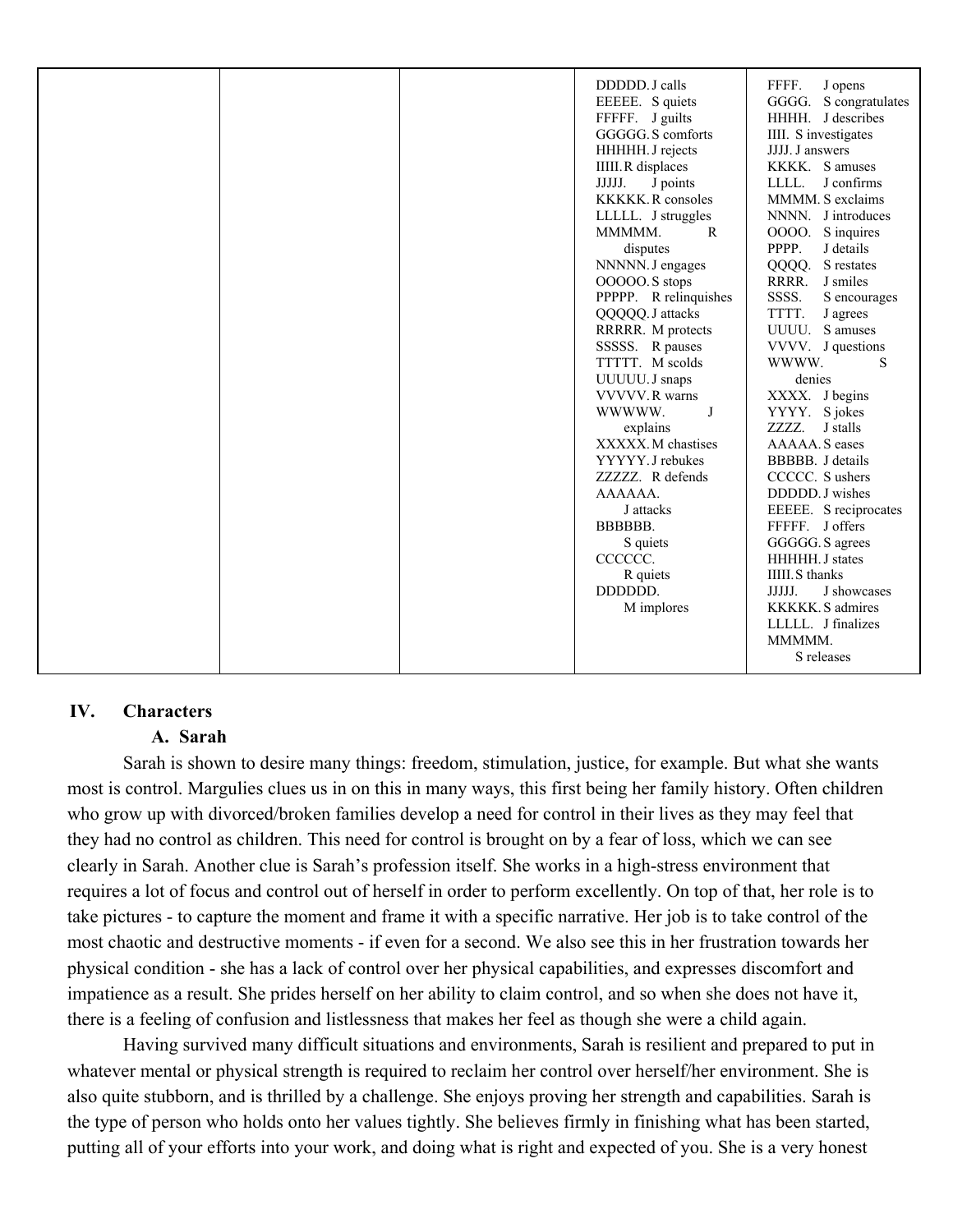person and will be open about her approval/disapproval. Sarah believes in doing what she can to provide help for those who cannot garner it themselves. She has a high moral code that drives her strive for change and justice for others, but is more professionally-driven than emotionally-driven. She expects a lot out of others and even more of herself. Sarah has a physically strong appearance. Even if she is not muscley or large, she has a strong presence that demands control. She has a hard resting face, but soft features when her guard is down. Her face is as expressive and honest as she is when she speaks.

When she first appears onstage, Sarah's heart is beating at a slightly faster rate than usual with the stress of traveling and the anticipation of finally returning home. There's light perspiration and extreme muscle tension with a lot of pain centered in her ankle, foot, and knee. Her breathing is restless and shallow until she sits on the couch, where it regulates and becomes steady. There is a heavy pit in her stomach as uncertainty and dread take over her thoughts.

#### **B. James**

James most wants comfort in his life. He has lived a life full of excitement and unpredictability in order to escape the tedious and mundane. This is shown by his past drug use, his working in high-risk environments where there's danger surrounding him, his choosing a profession where in a job is never guaranteed and is determined by his own grit, and his choosing a relationship with a woman who needs constant stimulation and control. James usually has surrounded himself with challenges that keep him on his toes, but years of being surrounded by death and destruction has finally caught up to him. James, now, though, is shown to want a comfortable life where he can be safe and mundane. He strives for comfort, one, in regards to his mental health. In order to surpass his trauma, he strives to comfort himself and process his pain with horror movies. He also strives for comfort in his relationship, as he has anything but that. Instead of comfort, he feels guilt over the injury of his partner, he feels betrayal over the infidelity, he feels jealous of the success within her career, and he feels he is to be constantly proving that he matches wits with his partner. Despite these, James fights hard to add simplicity, trust, and comfort in these areas.

James is not as driven to fight outright for what he wants. Without fully knowing the sensation of comfort until recently, there is fear in the decision to act. He is also someone who believes strongly that those who are in need deserve help, and is adamant that everyone should be doing more to help. He is very emotionally-driven, but is not as expressive until it bottles to the point of explosion. James is someone with a kind face, who has a sort of attractiveness to him. He feels gentle and fun, and has a non-threatening air. His eyes are very soft. When he first appears onstage, James' heart is racing, he is sweating profusely, and he is breathing incredibly quickly with the nerves and stress he is putting on himself to get Sarah home.

#### **C. Richard**

Richard wants most to feel as though he provides - for Mandy and their baby, for his friends, and for others around the world. Though he does not directly get involved by going into the fields, he uses his power to try and make a difference and bring awareness to the disparities of others around the world. He does not want to sacrifice his comfort, but he wants to feel as though he is making a difference in their lives. One of the things that Mandy says she loves most about Richard is that he takes care of her, and throughout the play we see many instances where he defends her or frets over her in an attempt to provide whatever support or comfort is needed. Even with Sarah and James he talks continuously about ways he can provide for them. He insists that James should have let the company help them get home, he suggests doing the footwork for their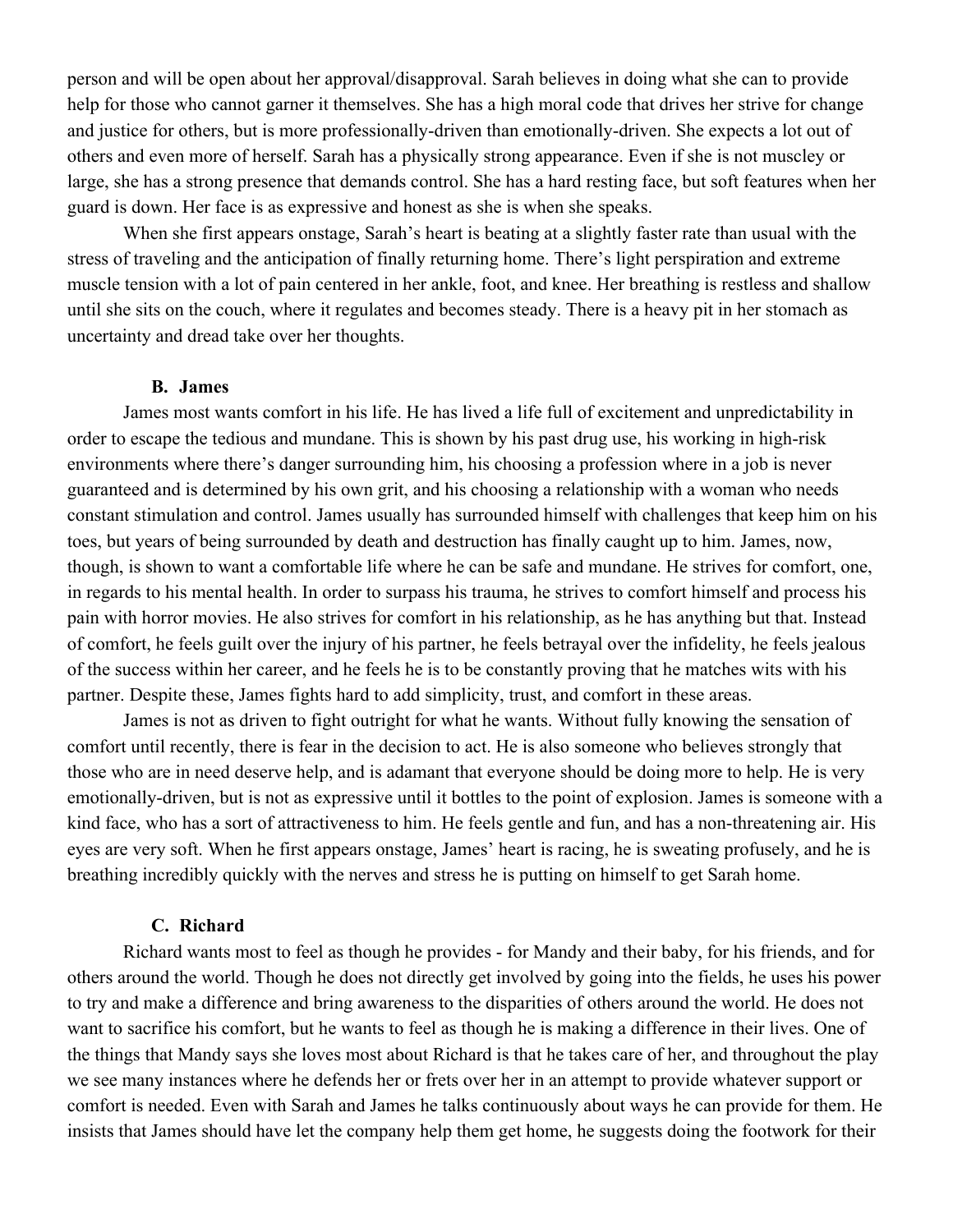dual memoir, he offers a ride and an assistant to Sarah so she may shoot at the prison, and he gets a wedding gift for them despite them asking for no gifts. This ability to provide gives him worth and the ability to affect others, despite not actively taking charge like Sarah or James.

Richard describes himself as someone who fights at work everyday, and we can see through his passionate declarations to James and Sarah throughout the play that this is true. Though Richard isn't one who fights through actions, he uses his words to get what he wants. He's a more eloquent and expressive person. He believes in staying true to your own values. He believes everyone should do their part to help others, but does not believe in sacrificing yourself for the sake of others.

Richard is an easygoing man, and that is reflected in his appearance. He usually has an easy smile and an approachable air. He looks as though he understands the way of the world a little bit more than the other characters do. When Richard first appears onstage, his heart is beating very quickly and there's a small knot in his stomach at the anticipation, excitement, and worry of seeing his friends, as well as introducing them to Mandy. There is probably a bit of perspiration, but not a heavy amount. There may be some tension in his brow as he gets closer to the apartment door, but it relaxes when he sees James. His breathing is shallow but controlled, and then much more relaxed once he enters the space and is surrounded by the familiar.

### **D. Mandy**

Mandy most wants family - for herself and for others. This is shown throughout the play by the way she talks about the things she loves and believes, as well as her profession. Her job is about catering to others and providing them with a lovely, enjoyable experience where they get to connect with others, and she revels in the satisfaction that being the caretaker brings her. She is shown to care deeply about family when she mourns the mother's loss of her baby and discusses the immorality of the documentary that kept two elephants separated. She is most affected in the play when matters of family are involved, whether it's negatively by the documentary and photo, or it's positively by her daughter in the final scene. She wants happiness for others very badly, as well, and since the path to that happiness for her is the family and stability she's coming upon with her child, she insists that Sarah having a child would make her just as happy, too.

Though she is not headstrong in the way that Sarah is, Mandy is not afraid to express her opinion and go for what she wants. She takes a more gentle approach, demonstrating her skills and using reason rather than boldly asserting herself, unless otherwise provoked. She values comfort, love, and family, and believes that others' wellbeing and happiness are more important than a job or code of conduct. Mandy is a gentle, delicate, and pretty person. She radiates a bright energy and has a big smile that is ever present on her face. She is a smaller figure than anyone else onstage, but has an energetic air that makes up for it. When she first appears onstage, her heartbeat is quick with the nerves and excitement of meeting Sarah and James. Her breath is more relaxed than Richard's, and she is not sweating too much. Her hands may have tension from tightly and nervously gripping the balloons, but otherwise she is excited and ready for the evening ahead.

#### **V. Ideas**

**A.** The title presents many meanings to the play. The most obvious meaning is that of a photograph - a moment in which time is captured, forever standing still. This could be a reference to how the people and events featured in her photographs are immortalized as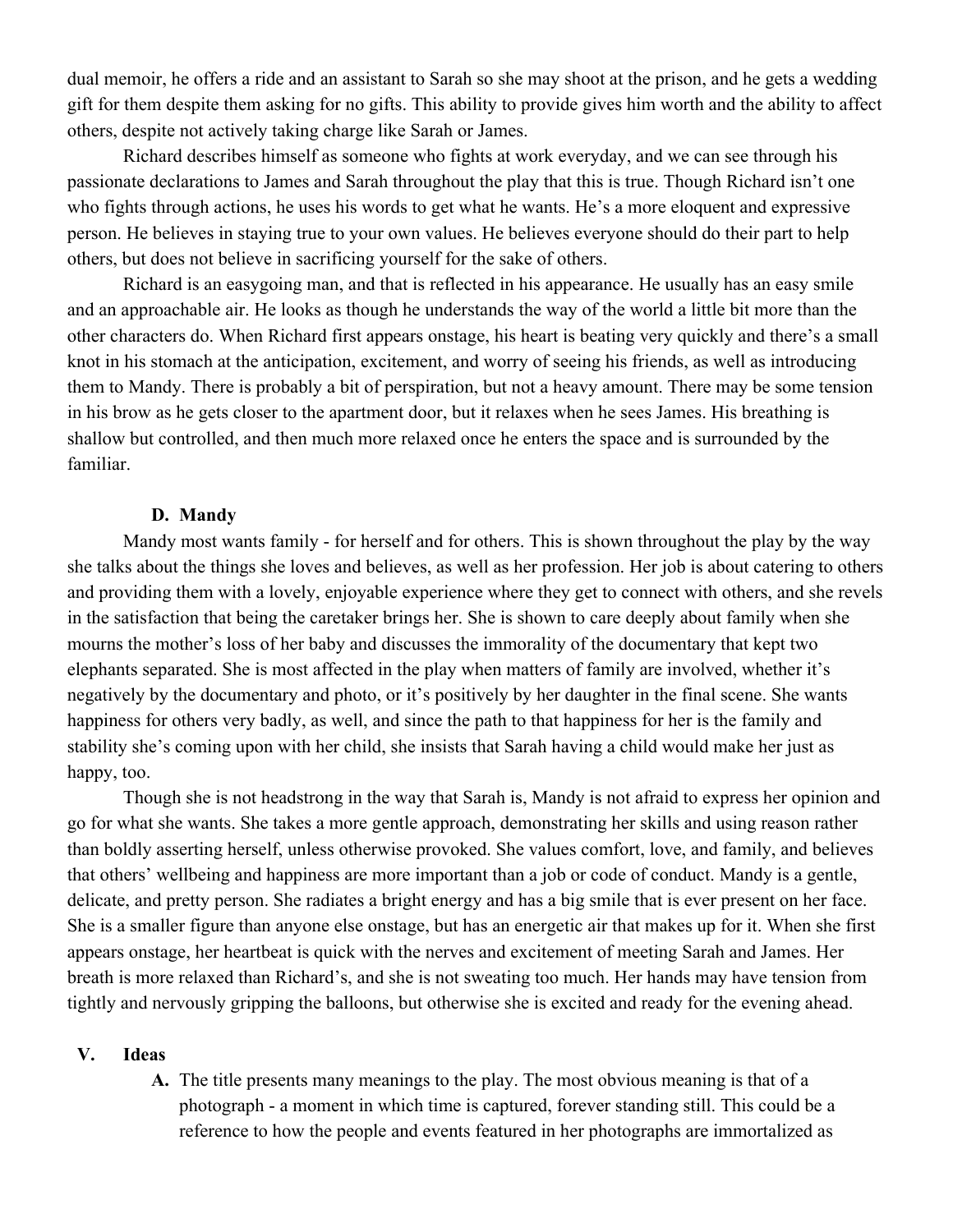nothing more than that day. Caught in one of the worst moments of their lives, the people will never be known as anything more to the world, and the place will never be the same. In a moment of crisis, time is often described as moving in slow motion. This could be a reflection of Sarah's occupation, in which she is surrounded by moments like these. However, it is more importantly a reflection of the conflict within her. At this time in Sarah's life, she is forced to sit still and she recovers. Being used to high-stress environments wherein she thrives off of action, it is an immense challenge for her to be in a position where she can do little to accelerate her recovery but wait. On top of this, she is made to recover with her boyfriend of over eight years after losing someone she loved immensely without having the proper chance to grieve. There is an additional sense of discomfort and disconnection, even when she tries desperately not to acknowledge it. When a long-term relationship reaches a certain point, it is often described as being a routine, or living within the familiar every day. To some this is a comfort, but for others it's a prison of monotony. When an image is stilled, there is more time to observe what is wrong with it. As Sarah stays at home to recover, she is forced to face the growing differences in the lives she and James want. She is forced to idly sit, aware that there is more she could be doing if only she could. She is forced to sit and acknowledge her own pain and her own inner turmoil for change, which she previously had not allowed herself the time to do.

- **B.** Philosophical Statements
	- **1.** "I live off the suffering of strangers. I built a career on the sorrows of people I don't know and will never see again."
	- **2.** "The thing is, I know the people they put onstage … I know them, I've lived with them, both of us have. So, seeing them turned into anthropological curiosities, like dioramas in a museum, bathed in this romantic Caravaggio light with, you know: hallowed, Persian-sounding music ..."
		- a) I combined these two quotes to highlight the interpretation of her photos forcing the introduction of the subjects to remain in the worst moment of their lives. The subjects, who lived before the photos and may have continued to live afterwards, do not get to share their story any more than what has been told for them.
	- **3.** "I wish I could kick back and watch movies with you, I really do. But I can't. There's too much going on. I can't sit still."
	- **4.** "You need it. The whole fucking mess of it. The chaos, and the drama. You need it. More than you need me."
		- a) These quotes most match the main interpretation of the title Sarah's restlessness and desire for action and control. They directly call out to Sarah's need for more than what she has with James, and they do so in such candid and emotional responses from Sarah and James respectively.

# **VI. Tempo**<sup>1</sup>

**A.** 1.1: Slow

<sup>&</sup>lt;sup>1</sup> (Graphs of each unit are attached behind Hodge Analysis in folder)